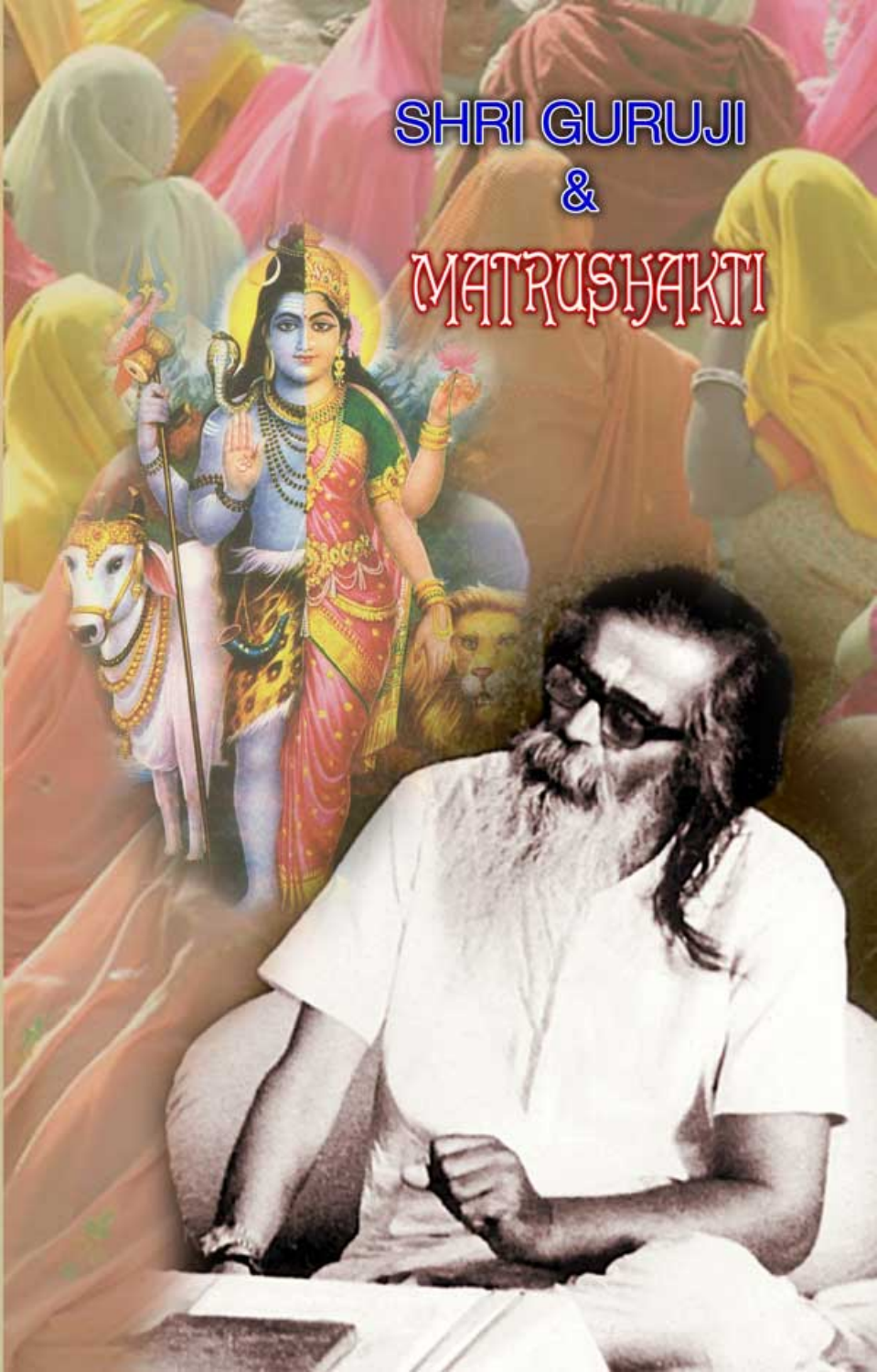# **Shri Guruji and Matrushakti**

# *Sankalak Nivedita Raghunath Bhide*

# **Introduction**

*The life of Shri Guruji is a perennial source of Inspiration for all who have the ideal of Motherland in front of them. When one reads his life, one is struck by the tireless energy of Shri Guruji. One gets caught in the force of his character which was at once simple and profound, with ill will to none and yet focused for Hindu society, possessed with the vision of the Rishis and yet applying the modern techniques of organization for building one of the biggest organizations in the world, seeing the whole universe as the expression of One and yet very practical and impeccable in behaviour, having discrimination of*  what is to be ultimately achieved and what is to be done immediately. Thus the *organizing of strong Hindu society meant for him character building, moulding of man. A person with great faith in God and yet not leaving even one stone unturned for achieving the goal, a person tirelessly working, moving to build Rashtriya Swayamsevak Sangh, a person who was a devotee of Mother all along his life expressing this devotion in three ways- to his own mother, the motherland and Mother of the Universe. Naturally he saw only the expression of Mother in the women all around. Three expressions of 'Motherhood' – the mother who gave birth, the motherland and Mother of the Universegot ultimately balanced on Motherland in him. So his own mother became the supporter in his work. And the call of the Divine Mother was expressed again as the call for the service of the suffering descendants of the Rishis of this land. Therefore his life was fully dedicated to the service of Motherland, to establish her again as powerful as before. For that the need was to organize the Hindu society, to awaken their dormant spirit and therefore the Bharatamata- Her children became his chosen deity, and Her pooja became building of the organization of Hindus.*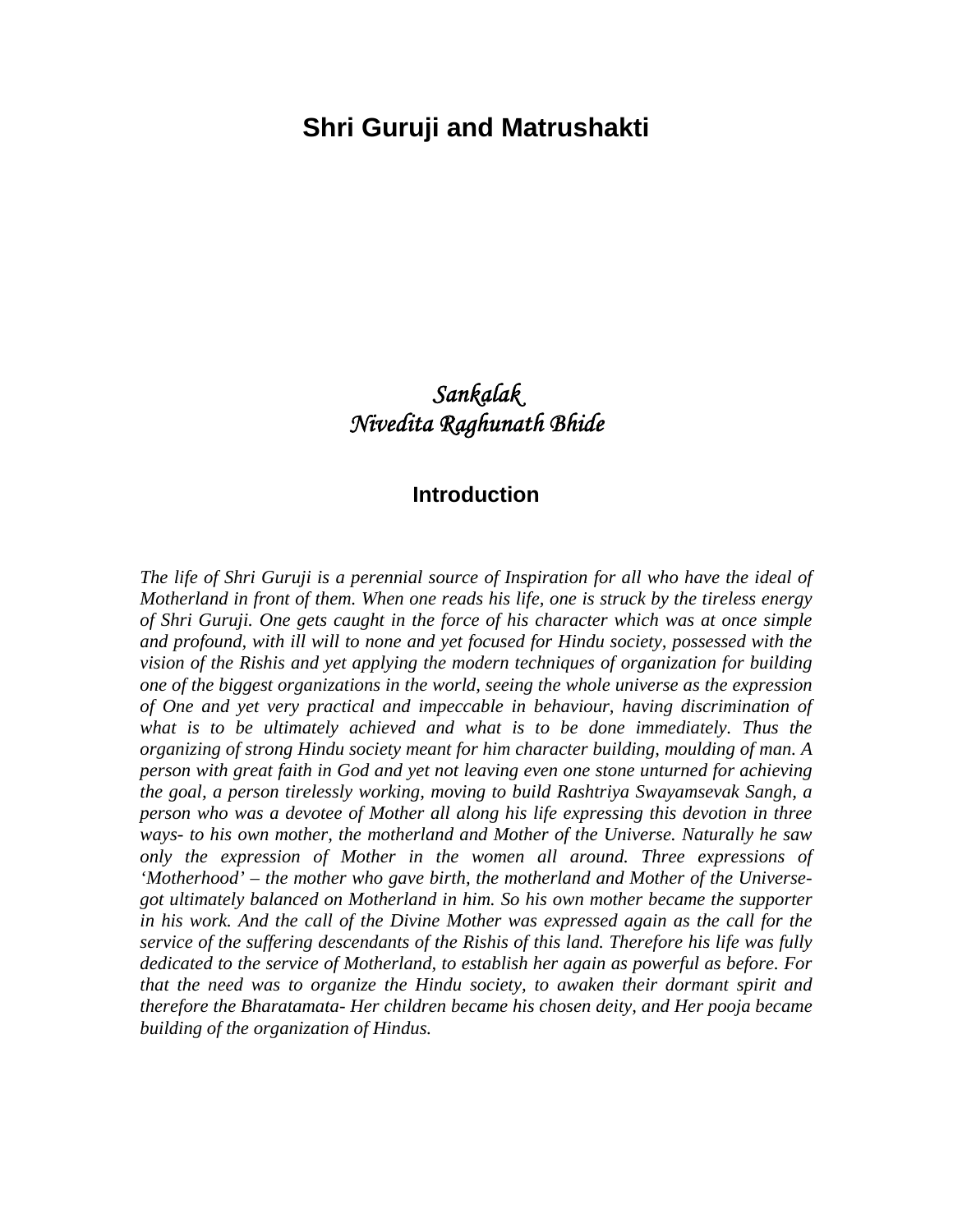# **Chapter I**

# **Understanding the World View of Shri Guruji**

To know and also to understand properly the viewpoints of any person on any subject, the worldview of that person, the philosophy of life which inspired him/her is to be understood first, only then we can properly place the views of the person on the specific subject. The life of Shri Guruji was continuation of the great Rishi tradition of this land. His life was moulded in the thought flow of Shri Ramakrishna – Vivekananda. His life was dedicated to actualize the dream of one of the greatest thinkers, organizers and patriots of our country Dr. Hedgewar, Naturally his world-view, his philosophy of life was per the ethos of Sanatana Dharma.

Through the prisms of various 'ism's women is viewed differently. In 'modern' i.e. really the western thinking, she is atomized as an individual and therefore is expected to assert for her own rights. In the West she was considered inferior to man, therefore she tries to prove that she is equal to man. In trying to prove that, she imitates man and thus unfortunately by her very imitation of man,

she grants unconsciously the superiority to man. The Communism which views everything as a class struggle, also views woman as being oppressed by men and therefore it also urges women to break the shackles of culture, family and religion and become free. We see the result of these various exhortations to women in the West. Though she appears to be enjoying the social and economic freedom, there are increasingly broken homes, insecure social systems and juvenile delinquency, with the result the women has become more insecure and so is exploited more. For example in America 32% of the children are born to unwed mother. Only 52% of the children are with their original parents, the divorce rate has doubled from 1960 to 1996. Today the proponents of women liberation movements like Betty Freidan etc have realized that there could not be any liberation for women alone. They realize that the movement has gone in the wrong direction. They do not know how to bring it back. The Asura of self-indulgence, permissiveness, self-centeredness, once let loose from the bottle is too difficult to contain again back in the bottle.

## **The Vision of oneness**

As per Indian ethos, the God manifested itself as the creation *'Ekoham bahusyam.*' One as many is the reality of life. Therefore we are not unconnected but are interconnected and therefore interdependent.

In India, the mission of the Rishis has been to express that Oneness in our life. Shri Guruji always insisted on Advaita view of life. Even in this last address at Thane he had stressed that the national life in all its dimensions would have to be built on Advaita Darshan. Thus to understand his guidance to women, first his world-view would have to be understood which he was propounding all along.

Shri Guruji said*, "There is one common Living Reality in all of us which furnishes the common inner bond. Our philosophy calls it Atma. We love and serve one another not because of the external relations, but because of the community of that Atma-*

*Yagnavalkya tells Maitreyi:* 

# न वा अरे मैत्रेयि पत्युः कामाय पतिः प्रियो भवति आत्मनस्तु कामाय पतिः प्रियो भवति ।

*'O Maitreyi! Man is not loved (by wife) because he is the husband, but because of the Atma in him."* 

## **"Disparity" – an indivisible part of nature**

*"It is this sense, i.e., the same spirit being immanent in all, that all men are equal. Equality is applicable only on the plane of the Supreme Spirit. But on the physical plane the same Spirit manifests itself in a wondrous variety of diversities and disparities.* 

*According to our philosophy, the very projection of the Universe is due to a disturbance in the equilibrium of its three attributes-sattva, rajas and tamas and if there is a*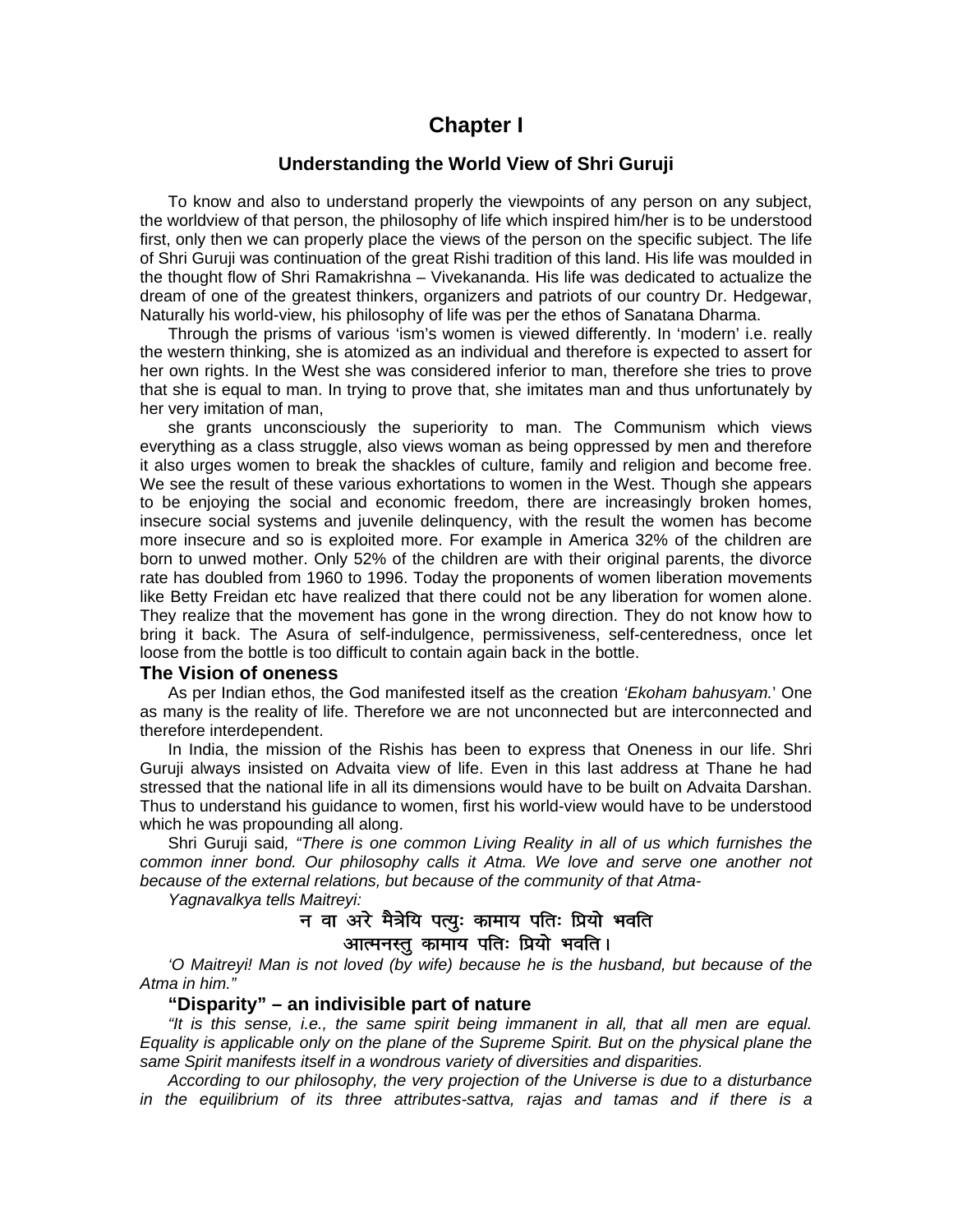*'gunasaamya', perfect balance of the three attributes, then the Universe will dissolve back to the Unmanifest State. Thus, disparity is an indivisible part of nature and we have to live with it. Out efforts should be only to keep it in limits and take away the sting born our of it." (BOT –p30-31)* 

With French Revolution the 'Liberty, Equality and Fraternity' became the hallmarks of the West. The French Revolution had the haughtiness to think that it would wipe of all differences among men with blood. But it produced the very opposite results. In Europe, the rulers and the ruled, the wealthy and the common people, all the repositories of power, gradually became fiercely antagonistic to each other. The search for equality led to many revolutions, political upheavals and 'ism's. During French Revolution, though the talk was of equality, the equality was not thought of for women at all. It was just the equality of all men. But as decades passed, this equality was demanded by all. The depressed whether racially, sexually or otherwise demanded equal rights. In West, since biblical times women were considered as inferior to men, so naturally the movements started for equal rights for women. But the pursuit of equality became illusive in West. In nature, no two things are exactly the same. There is no equality in the nature so the pursuit of equality becomes mirage, it becomes superficial. To explain this Shri Guruji further says, *"So any arrangement that tries to remove the inherent disparities altogether on the basis of superficial equality is bound to fail. Democracy, even at this advanced stage in the Western countries, is after all the rule by a few who are well versed in the art of politics and capable of winning the masses to their line. The concept of Democracy as being 'by the people' and 'of the people', meaning that all are equal shares in the political administration, is, to a very large extent, only a myth in practice.* 

*Communism, too, has completely failed to realize any of its declared concepts of*  equality. It had envisaged that after the establishment of the dictatorship of proletariat all *would have food and other necessities of life satisfied. Then there will be no room for mutual conflict thus obviating the necessity for a central authority. Thus the State would wither away and a government –less 'anarchic' society would come into being. According to Communism, this is the highest state of equality that man can conceive of.* 

*But Communism, based as it is on materialism, cannot explain how that ideal state can come to life. If men are mere animals, i.e., mere material beings, they do not devour each other only because of the fear of the powers that be. But when this power or authority is no more, then why will they live without strife? Man as an animal is a victim of passions and passions get more intense when gratified. How then will such a dissatisfied man live in peace and harmony with others? And what guarantee is there that even after the satisfaction of his personal needs, man, who is more ingenious than other animals, will not follow the 'dog-inthe-manger' policy? So even if we suppose that equality is established, it will again lead to*  inequality. Thus another bloody revolution will be necessitated, which means, violent *upheavals and strife's are the cornerstones of this theory. To raise always the slogan of revolution is to encourage and invite armed strife's, anarchy and murder of peace.* 

*The picture which is thus visualized neither contains any signs of the withering away of the central power nor any possibility of the emergence of peace after the dis-appearance of the authority even if by chance it takes place."* 

## **Harmonize the disparities by co-operation**

Our philosophy, on the other hand, has pictured the highest state of society and offered for it a cogent explanation too. It is described as:

# न वै राज्य न राजासीत् न दण्ड्यो न च दाण्डिकः। धर्मेणैव प्रजास्सर्वा रक्षन्ति स्म परस्परम् ।।

'There existed no state, no king, and no criminal. All protected one another by virtue of dharma'. Dharma is the universal code of right conduct that awakens the Common Inner Bond, restrains selfishness, and keeps the people together in that harmonious state even without external authority. There will be no selfishness, no hoarding and all men will live and work for the whole.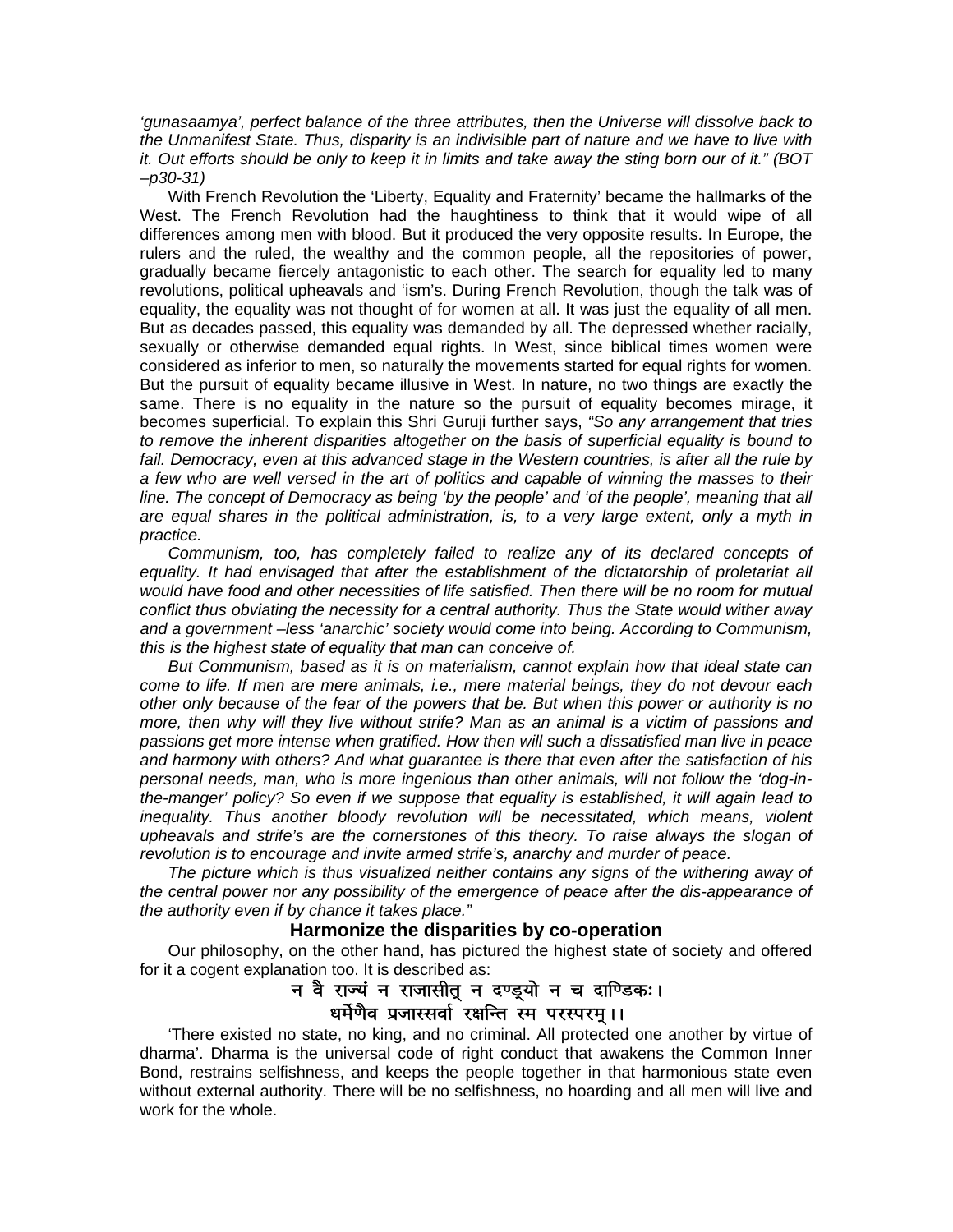And it is dharma that is the distinguishing feature of human life.

# आहारनिद्राभयमैथुनं च सामान्यमेतत्पशुभिर्नराणाम् ।

# धर्मो हि तेषामधिको विशेषो धर्मेण हीनाः पशुभिः समानाः ।।

'Food, sleep, fear and lust are common to both-animal and man. The special attribute of man is dharma; without it he is no better than an animal'.

It is through the full manifestation of dharma in human life that human beings will be able to live in that state of highest harmony in spite of the inherent disparities in nature. It is like the co-operation of blind man with a lame man. The lame man gets a leg and the blind man an eye. The spirit of co-operation takes away the sting of disparity.

Our view of the relation between individual and society has always been not one of conflict but of harmony and co-operation born out of the consciousness of a single Reality running through all the individuals. The individual is a living limb of the corporate social personality. The individual and the society supplement and complement each other with the result that both get strengthened and benefited." (BOT-p 31-33)

# **For Practice of Dharma, mould character**

Our national life was always in the search of harmony and not in search of an illusive equality. In a body there can be no equality of all organs, but the harmonious functioning of the body is important. If an organ is affected then the other organs take the load of keeping the body functional and at the same time repair the affected organ. Therefore, in India always stress was on moulding the man so that he adds to the harmony around. With such men any system of governance is successful. Thus Samskars were very important in our national life and not the system of governance. Shri Guruji said, *"The essential point, therefore, is the moulding of individuals after the real image of man imbued with the sublime*  principle of innate oneness and harmony, i.e. of dharma. Indeed, a system works ill or well *according as the men who work it out are bad or good. That is why, in the absence of men inspired with the right spirit, Democracy deteriorates into 'mediocracy' and is often reduced to 'mobocracy'. The tragedy of the various theories and 'isms' propounded by the West is that they were taken to be the ends in themselves to the utter neglect of building the quality of man. They ignored the simple yet fundamental truth that systems and 'isms' are at best only means for the fulfillment of man's life. It is mistaking the means for the ends that has*  landed these attempts in results diametrically opposite to what they had prophesied or *expected.* 

*Even to this day, democratic countries are plagued by grave social problems arising out of this basic confusion of placing system above man. The system of Democracy that they have evolved breeds two evils-self-praise and vilification of others-which poison the peace and tranquility of the human mind and disrupt the mutual harmony of individuals in society. In the present set-up both these are freely indulged in during elections.* 

*This is the reason why in our national tradition, we did not bother much about the external form of the government but concentrated upon the moulding of man as the chief guiding factor in all our systems. Many form were tried here right from republic to monarchy. And we find that the monarchy, which bred such tyranny and gave rise to bloody revolution in the West, was found to be a highly beneficial institution continuing for thousands of years showering peace and prosperity on the whole of our people, with the spirit of freedom alive in every sphere of life."(BOT-p 33-34)* 

#### **Society is divine**

Thus we even had various systems of governance, of worship, of living and yet all peacefully co-existed, because the importance was given to the behavior of man. The man was expected to perform actions as worship of Virat – The Janatajanardan – the God, manifested as society. Shri Guruji explains this very beautifully; *"This supreme vision of Godhead in society is the very core of our concept of 'nation' and has permeated our thinking and given rise to various unique concepts of our cultural heritage.*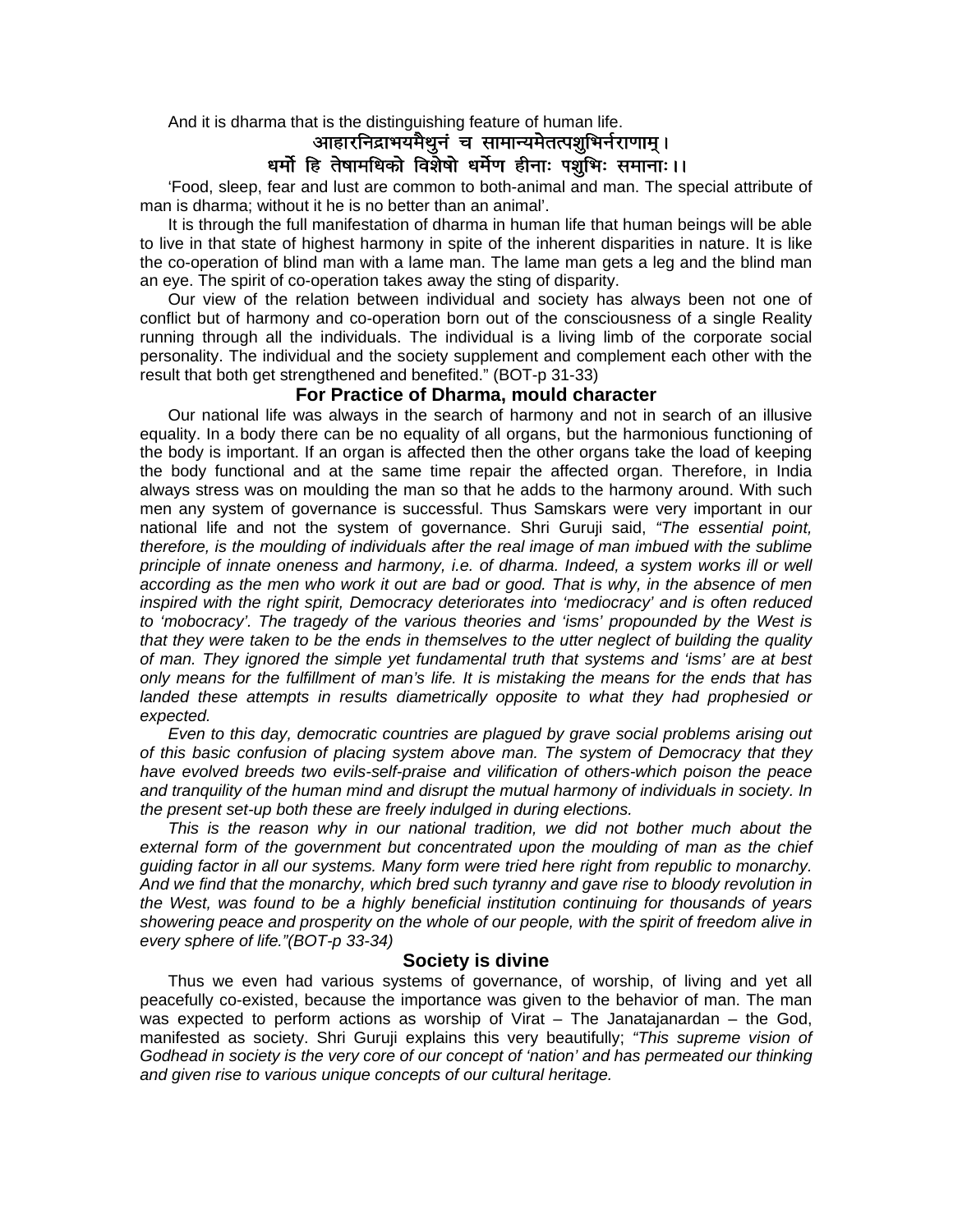*That vision inspires us to look upon every individual of our society as a part of that Divine Whole. All individuals are therefore equally sacred and worthy of our service. Therefore any sense of discrimination amongst them is reprehensible. Thus, in our culture, the spirit of social service has been sublimated into worship of God.* 

*There are millions of human beings all around us who live in hunger and destitution, deprived of even the barest necessitates of life, and whose stories of misery will move the stoniest of hearts. It is verily God who has taken those forms of the poor, the destitute and the suffering. What for? Does He want anything? He is the very embodiment of all power, all knowledge, and is the Master of all. Then what is it that He wants? He comes in those forms to give us an opportunity to serve Him. Shri Ramakrishna Paramahamsa called them Daridra Narayana (destitute God).* 

## **Life an offering in the service of society**

*Once our life becomes soaked with this true spirit of service, we will feel that all our individual and family possessions, however abundant they may be, do not really belong to us. These are only the means to worship God in the form of society. Our whole life will then be an offering in the service of society. The Upanishads say:* 

# ईशावास्यमिदं सर्व यत्किंच जगत्यां जगत्।

# तेन त्यक्तेन भुन्जीथा मा गृधः कस्यस्विद् धनम् ।।

'God permeates all Creation. Whatever is left over by Him, after offering Him, enjoy only that much. Do not rob what belongs to others.'

Let us therefore acquire maximum of material wealth so that we can serve God in the form of society in the best possible manner. And out of all that wealth, only that minimum should be used for our sake the denial of which will hamper our capacity for service. To claim or to make a personal use of more than that, is verily an act of theft against society."

## **As components of society-Not rights but duties**

It is only in the materialistic, reductionist view of life that stress is on 'rights'. But in the world view based on Advaita – everything is expression of Divine. One has manifested as many. The parts of a Whole are interconnected and interdependent. And therefore in such world-view there is no talk of rights but of duty. The duty of one person naturally takes care of rights of the other. If the strong and the privileged is cultured enough to perform the duties then the needs of the disadvantageous is taken care of. Though compared to protests and demands of rights, the culturing of a person is a slow process, it is the only basic, sure and durable way. The talks of rights fragment the society whereas training the mind of the constituents of a collectivity like family, community, industry and educational institution etc. integrates the society. Shri Guruji expressed his concern when he said," Today we hear everywhere the clamour for 'rights'. All our political parties too are rousing the ego in our people by constantly speaking of their 'rights'. Nowhere is there any stress on 'duties' and the spirit of selfless service. The spirit of co-operation, which is the soul of society, can hardly survive in a climate of assertion of egocentric rights. That is why we are finding conflicts among the various component parts in our national life today, between the teacher and the taught, the labourer and the industrialist, and so on. It is only by an assimilation of our cultural vision that the true spirit of co-operation and consciousness of duty can be revived in our national life."(BOT –p50-51)

## **Dharma for harmonious corporate existence**

The comprehensive word, which encompasses the meaning of duty, training of mind, divinity of the society, one's innate nature, contributing to the harmony around etc. is Dharma. Dharma is the mainstay of Hindu life. Our family tradition whether matrilineal or patriarchal, it is Dharma based. Many community systems are also based on Dharma. Similarly even in a monarchy, it was not the king who was supreme but Dharma was supreme most. What is Dharma? Shri Guruji explains very lucidly. He said, "Our definition of dharma is two fold. The first is proper rehabilitation of man's mind; and the second is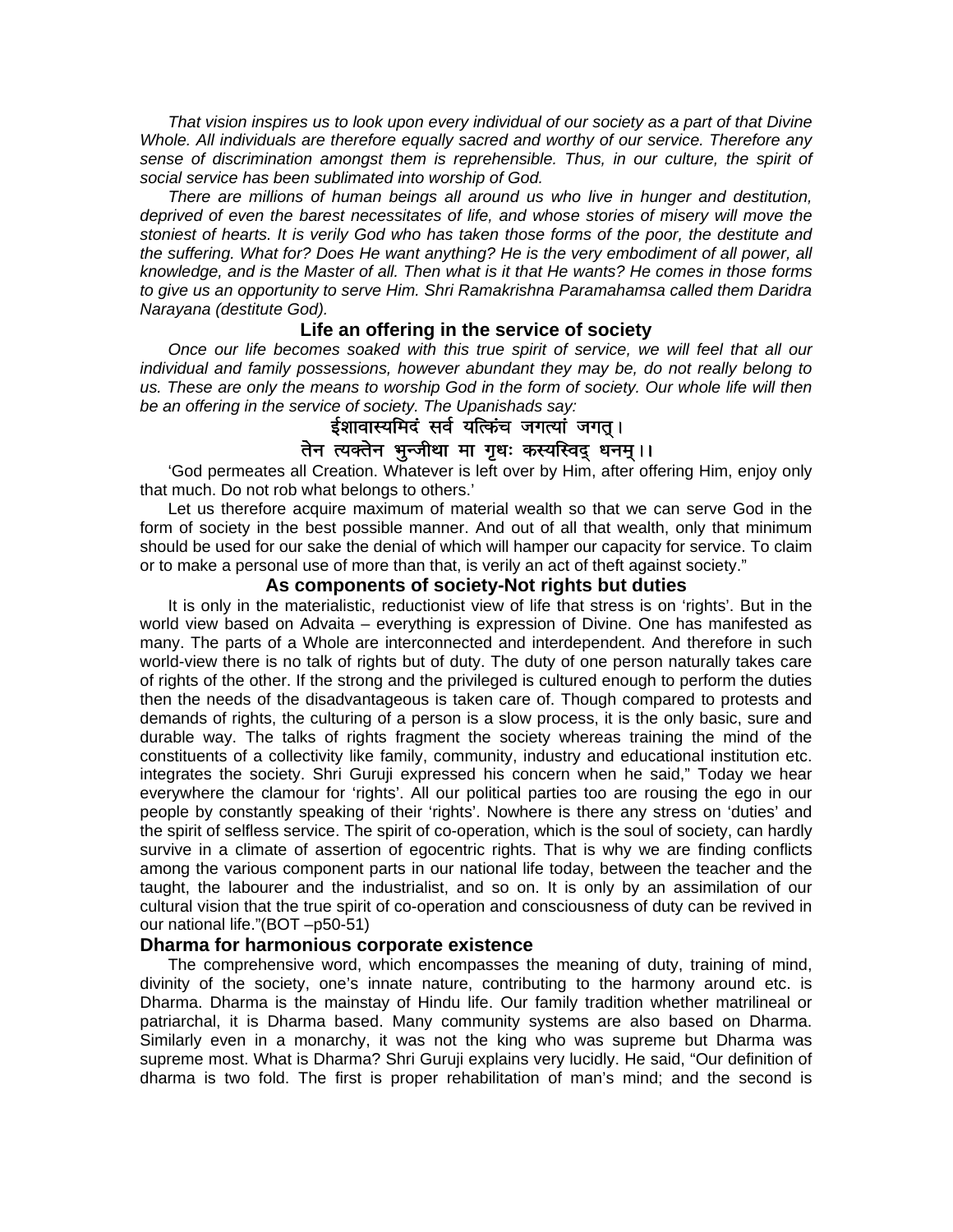adjustment of various individuals for a harmonious corporate existence, i.e., a good social order to hold the people together.

Let us take the first aspect. What is meant by the rehabilitation of mind? We know that the personality of man is only a projection of his mind. But the mind is like an animal, which runs after so many things, and it is so constituted as to be one with all the desired things. Ordinarily. Man's mind does not stop to consider what is right and what is wrong. It stoops to any level in order to fulfill its desires. With such a mind, man is not likely to rise higher than the level of an ordinary animal. Therefore the mind is to be cultivated in self-restraint and certain other great qualities. Those attributes of good conduct are mentioned in various contexts in the Bhagavadgita and our other holy scriptures. They have described five yamas for the body and five niyamas for the mind.

The other is the social aspect. Man's life has to be attuned to the wider interests of the people as a whole. Both these aspects are complementary to each other. The first aspect is defined as-

# यतो ऽभ्युदयनिःश्रेयससिद्धिः स धर्मः।

Which means that the arrangement, which enables and encourages man to control his desires and create within himself the competence to realize the Divine Essence or the Eternal Reality even while enjoying a rich material life, is dharma. The second aspect is –

# <u>शारणातू</u> धर्ममित्याहुः धर्मो धारयति प्रजाः।।

Which means that the power, which brings individuals together and sustains them as a society is called dharma. A combination of these two definitions shows that the establishment of dharma means the building of an organized social life wherein each individual has realized his oneness with others in society and is imbued with a spirit of sacrifice to make others' material life richer and happier, and develops spiritual strength, which leads to the realization of the Ultimate Truth."(BOT – 59-60)

## **Dharma the life center of India**

Thus the practice of Dharma is very important for the happiness and also stable and peaceful social order. India has been expressing Dharma in all walks of her life. Therefore Swami Vivekananda had said that 'Sanatana Dharma' is the life center of our country. Shri Aurbindo had said that, "When, therefore, it is said that India shall rise, it is the Sanatan Dharma that shall rise. When it is said that India shall be great, it is the Sanatan Dharma that shall be great. When it is said that India shall expand and extend itself over the world. It is for the Dharma and by the Dharma that India exists."

# **For national regeneration "mould" man**

For us national regeneration is thus nothing but establishment of Dharma. And establishment of Dharma means moulding of man. Shri Guruji said, "Our real national regeneration should therefore start with moulding of 'man', by instilling, in him the strength to overcome human frailties and to stand up as a shining symbol of Hindu manhood embodying within himself our traditional virtues of love, self-restraints, sacrifice, service and character. We should unfailingly keep this vision, this real essence of our glorious nationhood, before our eyes so that we can again rise to our original pedestal of the world preceptor." (BOT –p 63)

He wanted we – the Hindus to be awakened, organized and assertive and not the Hindus by birth or by accident. We are the inheritors of such a great culture. He expected us to be Hindus who exerted to reflect the virtues in our life. He said, "Let us introspect on these lines and gradually assimilate all those distinctive Hindu traits so that we can stand before the world as positive, dynamic Hindus. Let us live up to our philosophy, our Dharma, and all those great qualities, which have moulded our lives for countless generations.

Therefore, though the idea of organizing the Hindu Society may appear to be very simple, it really means that first of all we should be keenly conscious in our day-to-day life of our Hindu heritage and should mould every little aspect of our life in keeping with those great traditional values. In all that we do, in our dress, in our behaviour and in all walks of our life,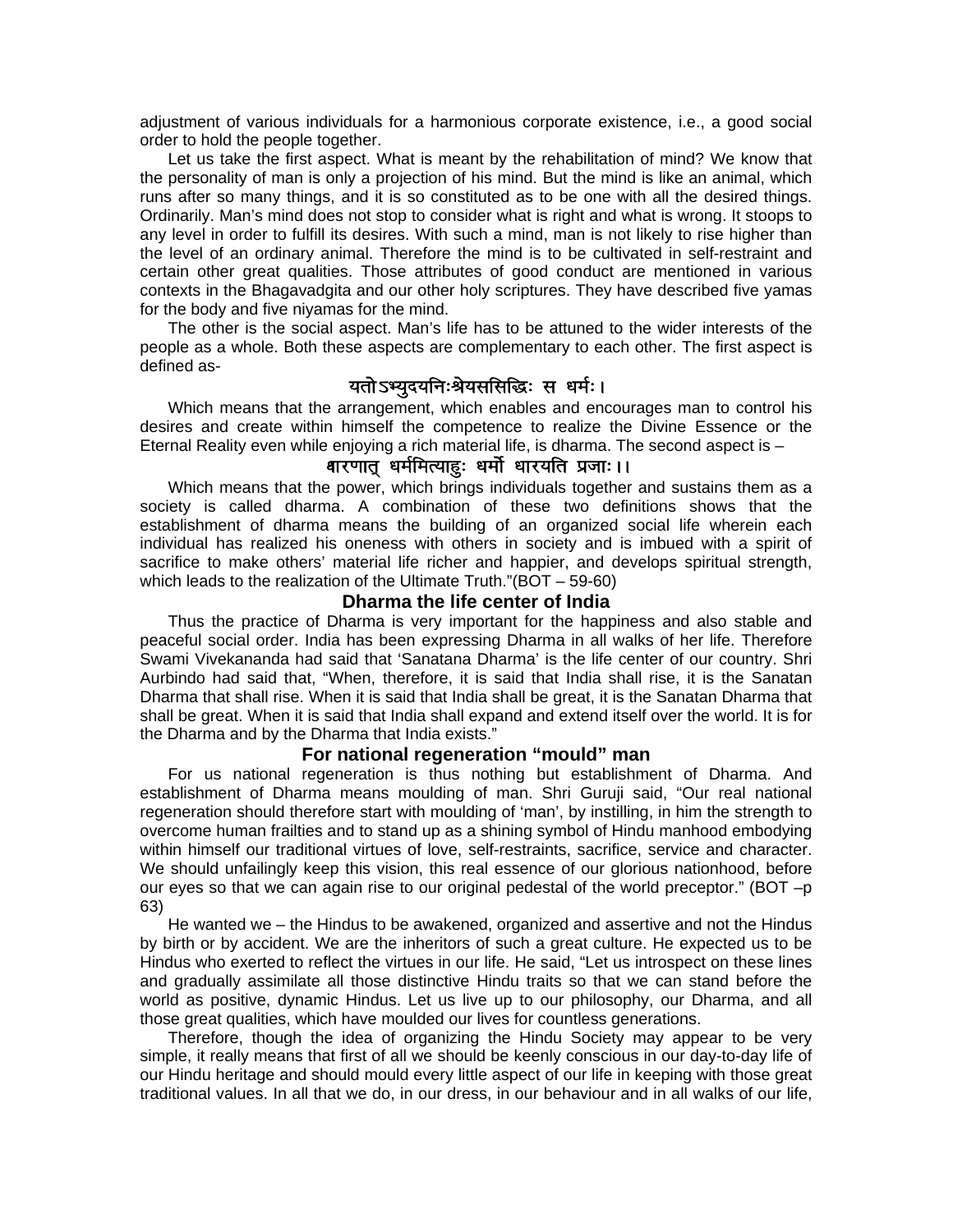that stamp of positive conviction should vividly manifest. This is the prime responsibility that rests upon us. (BOT –p 78-79)

In short this was the philosophy of life of Shri Guruji. He was not an armchair philosopher to speculate without having any practical significance in life. Neither he was a tape-recorder philosopher to repeat just what others have told. But he lived every word of it. His life, his words and even his look created galaxies of men with capital 'M' whose lives became offerings in the service of the society. Shri Guruji was a person who saw the One in many. But he also saw the many as essential parts of one. Thus each had a purpose, a function to contribute to the harmony in the disparate world. His mission in life was to organize Hindu society and his method was molding of man. Shri Guruji did not make any differentiation in men or women when it came to performing one's duty to Man-making, for establishment of Dharma. Each one had a role to play in molding man.

 $\blacklozenge$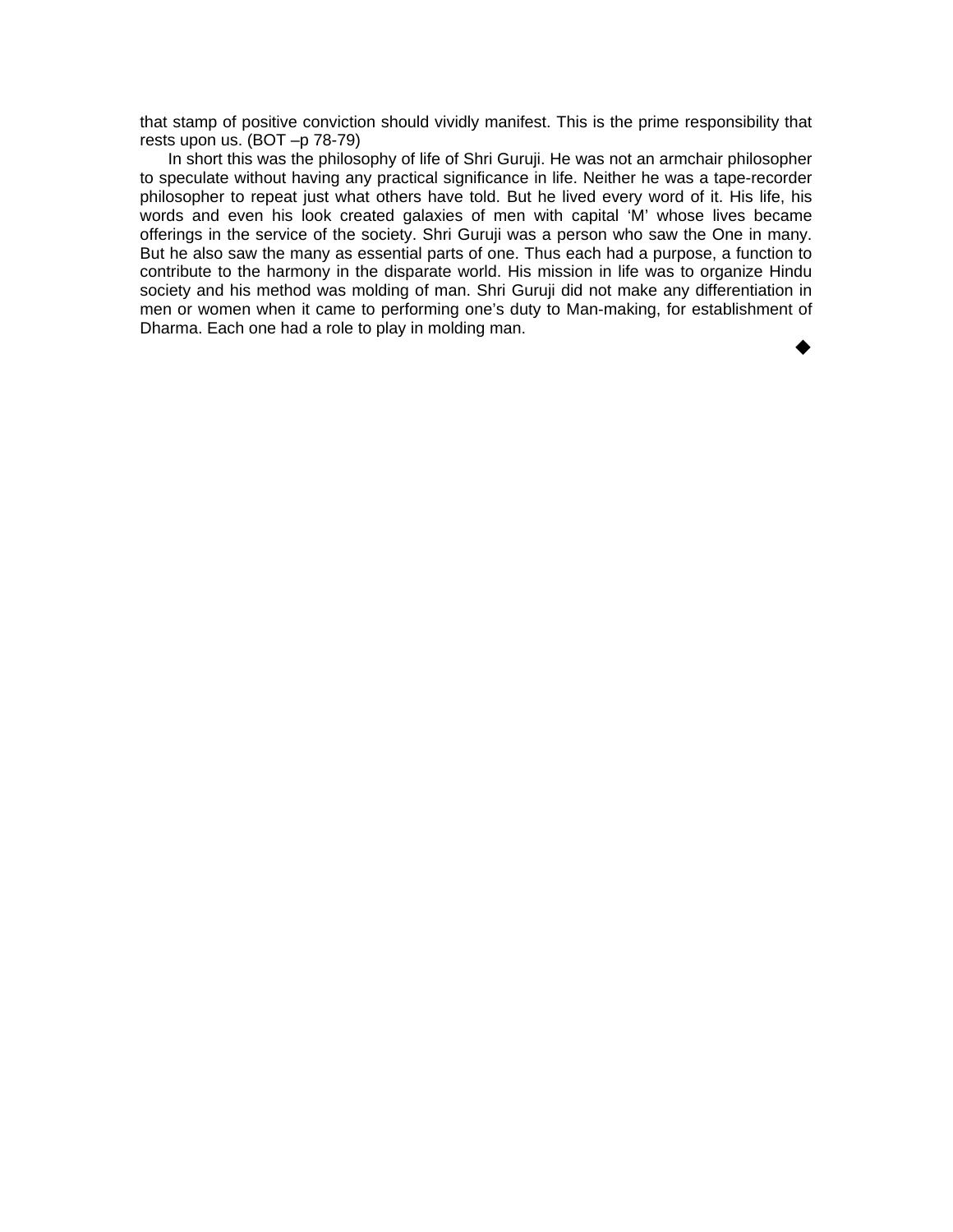# **Chapter II The contribution of women**

The raising of oneself is always possible if one becomes contributing factor for others around. Thus empowerment of women is not in how much they indulge themselves in selfish ends but in how much with self-confidence and self-respect they too contribute for the 'whole' i.e. for the society and nation. Shri Guruji acknowledged the contribution of women in three ways as Matrushakti in family, extending that matrushakti for the society in individual capacity and ultimately working in an organization for the progress of the society.

# **I) As Matrushakti in family**

When everything ultimately comes to 'moulding of man' then the importance of home and naturally mother cannot be stressed enough. Shri Guruji too considered home as moulding centers. The whole life of Guruji was to mould men who would serve society. Naturally he expected this from mothers too. The message of Shri Guruji in this regard is very practical. It was not a big talk or a flowery language but very simple and practical hints for the mothers to mould their children.

## **Let children wake up to the devotional chanting**

In one of the Sammelans for mothers he told, "Our mothers have a special responsibility of rearing up the budding generations of our society. Now, what does "rearing up" really imply? Is feeding and clothing the children and sending them to schools, the only thing to be done? On the contrary, the essential aspect is to inculcate in them the right type of samskars such as devotion to duty, spirit of personal endeavour, love of the motherland and readiness for service to society. Our mothers have to attend to this aspect of character formation as their first duty. And for this purpose, they have to be mindful of the many little things, which go to fashion the young minds.

When I remember my childhood days I am enveloped in very tender and sweet memories. When I used to be woken up in the mornings, I used to listen to the sweet melody of some stotras and chantings of god's names being sung by my mother even as she was engaged in her morning chores. What deep and holy imprints those melodies must have left on my young mind, coming as they did in those calm and serene mornings! Just contrast this with the so-called modern homes. The mothers neither wake up their children in the early mornings nor do they sing divine chantings. Not un-often, the children start their day listening to some obscene cinema songs and humming those tunes. I know of an instance where a young mother, not an uneducated girl, was singing third-rate songs, while working in the kitchen and rocking the child to sleep. If children find this behaviour in their parents, they have every reason to copy the same. And in such homes, where children grow without a cultural background, they fall an easy prey to Christian propaganda also.

There was a case of a child aged 8 or 9 who came in holidays to the house. On being told to observe vrata on Krishna Janmashtami Day, the child asked the parents, "Why do you celebrate the birthday of such an adulterous fellow? Why not celebrate the birthday of Christ?" Can you imagine a child of 8 or 9 confronting its parents with such obnoxious questions? Let our mothers make the children wake up early in the morning, make them salute the elders in the family and offer worship to the family deity. The sacred responsibility of instilling Matrubhakti, Deshabhakti and Daivabhakti in every Hindu boy and girl is upon our mothers. (BOT-p 485-486).

One of our ancient customs is to get up early in the morning before sunrise. Once a sadhu described to me his early childhood, how his mother used to get up early in the morning and, while doing the normal household duties, would be reciting in her melodious voice various hymns describing the glory of the Divine Mother of the Universe, and how she would awaken him with words invoking Her holy blessings. The sadhu said, "Those holy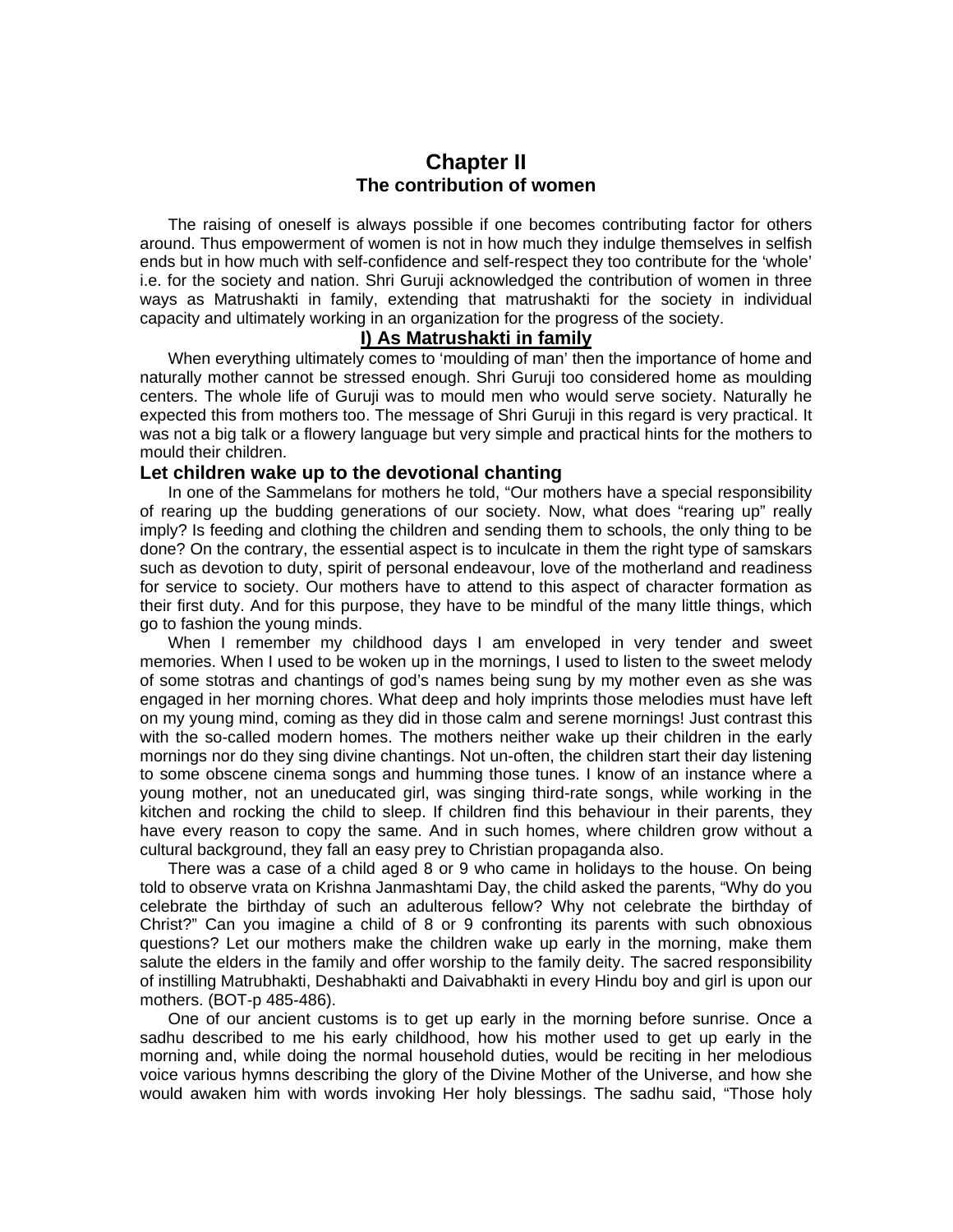words which I used to hear immediately after I woke up from my sleep went deep into my being, purified me, gave me faith and strength to resist all worldly temptations and devote myself to the service of the Mother." This is Hindu Samskar. Let us thus mould our life with an attitude of discipline throughout the day, from morning till night. A Hindu is born to be trained in a life-long course of discipline and self-restraint, which purify and strengthen him to reach the Supreme Goal in life.

Let us not say that these are small things about which we need not worry. It is only such little things that go to discipline our life and give shape and strength to our character.

But, unfortunately, what do we see at present? All such benevolent customs and codes of conduct are ridiculed as superstition. A revealing incident took place recently. A student had gone to America from our country. He stayed as a paying guest in one of the ordinary families there. On the first day, when he sat for meals at the table along with the members of the family, he immediately started servicing himself. Then the lady of the house gently requested him to wait for a minute and explained that it was their custom to pray to God before taking food. Remember, that young man had gone from a land, which is considered to be a land of spirituality, a land of God, to a land, which is supposed to be a land of Mammon worship, a land of gross materialism!" (BOT-p 81-82)

#### **Even dress mould the mind**

"Then about the dress. It must be borne in mind that the dress and decorative items also leave their imprints on the young minds. Mothers should see to it that the children acquire traits of our culture through these things also.

I am again reminded of my early childhood. I had long, thick and curly hairs. My mother would often do my hair and stick a peacock feather over it in such a fashion as to make me appear as Bala Krishna. She would put on a garland round my neck and tell others. "See, how our Madhu appears, exactly like the child Krishna." Such things apparently though small, help to mould the child's psychology in tune with our cultural standards. If, on the other hand, the children are brought up in the European style the impressions carried by them will also be coloured similarly. Seeds of intense devotion to the motherland and its cherished values would not sprout on such a mental background.

Sometimes, people have no idea as to what a decisive influence the garments would have on the mind. There is an interesting incident during the days of First World War. The English, who were ruling here, promulgated an emergency order recalling all the old and retired soldiers to join the army at once. There was a soldier who had no desire to go back to the army. He remained in his village. The police came with a search warrant to take him away. When the soldier came to know of this he put on a woman's clothes and hid himself in the house. When the police came, his wife told them that he was not in the house and that she and her sister alone were in the house. But the police suspected deception. They called out that "sister", found out the truth and took him away. The soldier was sent to his old platoon. He was the then given the army dress and made to join the ranks. When he stood there with the soldier's dress on, he was asked whether he would like to return home. He replied with a new resolve in his voice that he was now a soldier, that there was no question of his going to the house; he would now only go to battlefield. Indeed, the dress had made all that world of difference!" (BOT – p 486-488)

#### **Westernization in the garb of modernization**

Leaving our practices, we are falling prey to the so called modernism. This is what has happened to may non-western societies. Samuel Huntington in his scholarly thesis "Clash of the Civilization" says that the non-western societies in the first phase of modernization tend to give up their cultural practices. But as their economical condition improves and the confidence is built up, then in the second phase of modernization these societies become culturally assertive. Hindu society as it is improving economically; it would become culturally vibrant too. But cultural vibrancy is not in clichés or in exhibitions. In this regard Shri Guruji's guidance that culture is in restraint of mind and not in exhibitionism is very important. He said, "And then about our family traditions and devotional practices. Whatever be our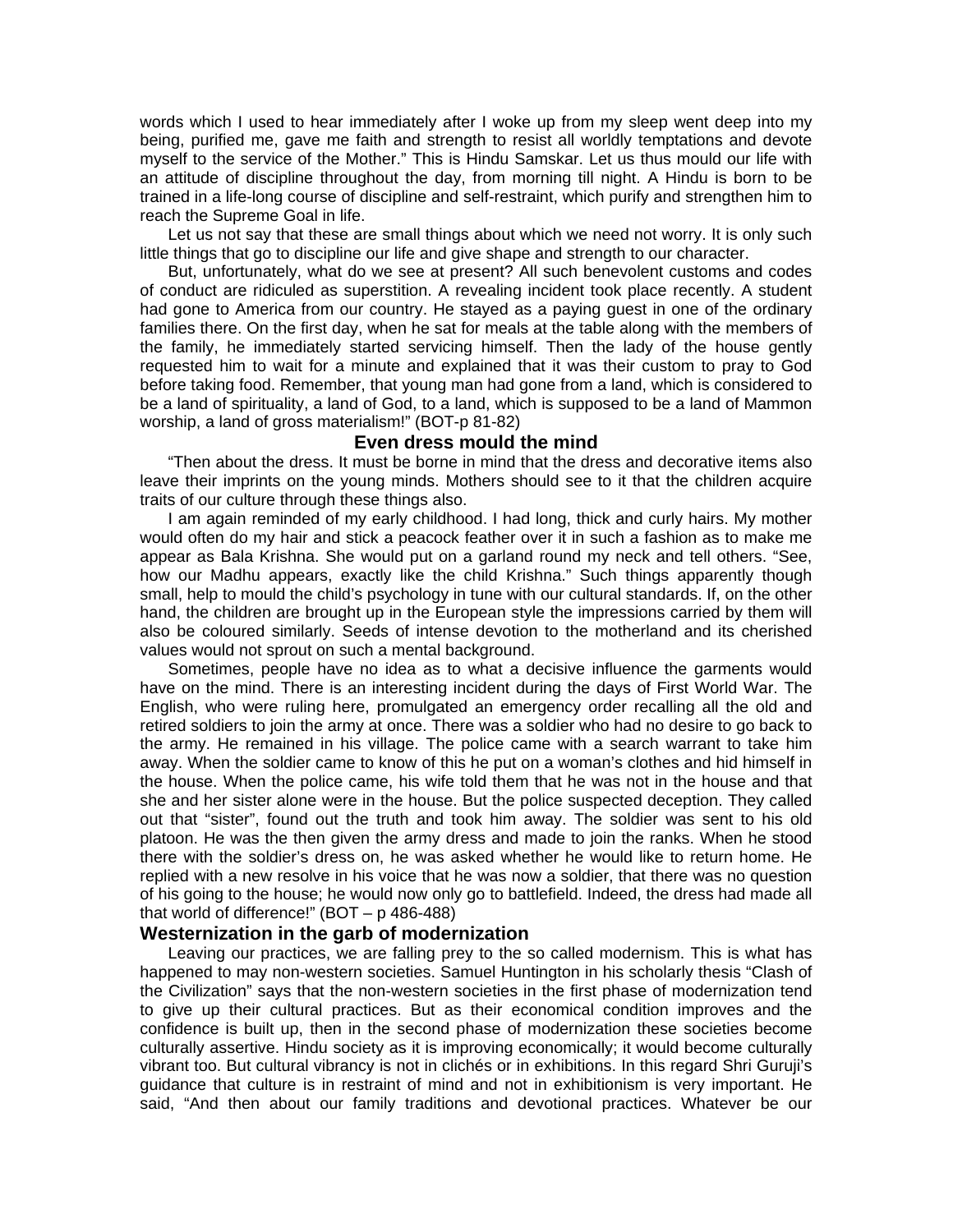personal or family deities, we have to conduct its worship with great devotion and keep aglow our holy family traditions. How tragic it is to see these things disappearing nowadays! In the South, at least, we often see the Tulasi Brindavan in front of our houses. As dusk sets in, our mothers light a lamp in front of it. Often we listen to the sweet sounds of bells in the pooja-griha and witness the devotional worship going on there. But in the North, this has become a rare sight to see, "Modernism" has verily banished God from our homes.

"Modernism" is taking the toll of many more of our cherished values of life. A couplet in Jhaneshwari says, "A pious man spreads a cover of modesty over his good actions just as a virtuous lady covers her body. "It describes the nature of virtuous womanhood. But "Modern" women think that "modernism" lies in exposing their body more and more to the public gaze. What a fall! (BOT –p488)

We also see many of our leading 'cultural men' associating themselves as judges in the 'Miss India' beauty contests. It seems, in their concept of our culture, of the ideal of our womanhood, a Sita or a Savitri, a Padmini or a Nivedita has no place. In that contest, indeed we miss the real beauty of India! (BOT –p54)

It appears modernism has come to mean, in our country, only blind aping of the West and nothing else. In many of the modern families the children address their mothers as 'mummy'. Do we know what the word originally conveyed? In Egypt, there are massive cemeteries entombing their old kings. They are called pyramids. The corpses placed inside are called 'mummies'! And here we address our living, loving mothers as mummies! (BOT – p488)

#### **Use Swadeshi for right Samskar**

"Further let there be the impress of national pride in all that is ours. Make a vow of Swadeshi in all the daily household uses. That will make for unsullied national character. Aping of the glare of Western civilization would spell ruin to the matchless traditions of nobility and chastity set up by the daughters of this soil.

The Hindu was known for his unflinching devotion to truth and sterling character. But these days even our big leaders have become notorious for their corruption and moral decay. It is up to our mothers to save our younger generation from such corrosive influences. They should so cultivate the atmosphere in home as would make one gladly prefer to forego a meal, rather than accept immoral gratification. The family as a whole should pledge themselves not to partake of the sinful food procured by corruption.

If our mothers were to inculcate such wholesome and heroic traits in their children, surely the coming generation would be able to successfully meet the various challenges being faced by our country." (BOT –p490)

If today our mothers do not know by heart the Bhajans, devotional songs etc., then there are many cassettes, morning at least for an hour at the time when the children are waking up, these cassettes can be played. We also have to make the differentiation in modern dress and western dress. Western dresses should be avoided. And at least on the days of festivals, pooja days, special days like birthday etc our mothers can dress their little ones like gods as Lakshmi, Saraswati, Krishna,Rama etc. This would have great impact on the minds of he children. There should be a very beautiful pooja place if not room in the home. The mothers should insist that there are regular prayers in the morning and evening and also touching of the feet of the elders by the children in the house. The language used in the homes, should reflect the Hindu ethos. The children should be told the significance of our festivals, and the celebration also should be expressing the spirit of the festival. Whatever is produced in our country we should use in the house. Many say that the foreign goods are much better and the Indian goods cannot compete with these. May be it was true before but we know that today there are good Swadeshi alternatives available. If we are conscious, then it is easily possible to use Swadeshi. But again it is not the question of only the quality but also our mental attitude and convictions. Would we give up our mother only because she is not beautiful as some one else is on the road? Would we discard our child just because it is not as brilliant as someone else's child? If we have a feeling for our society, our people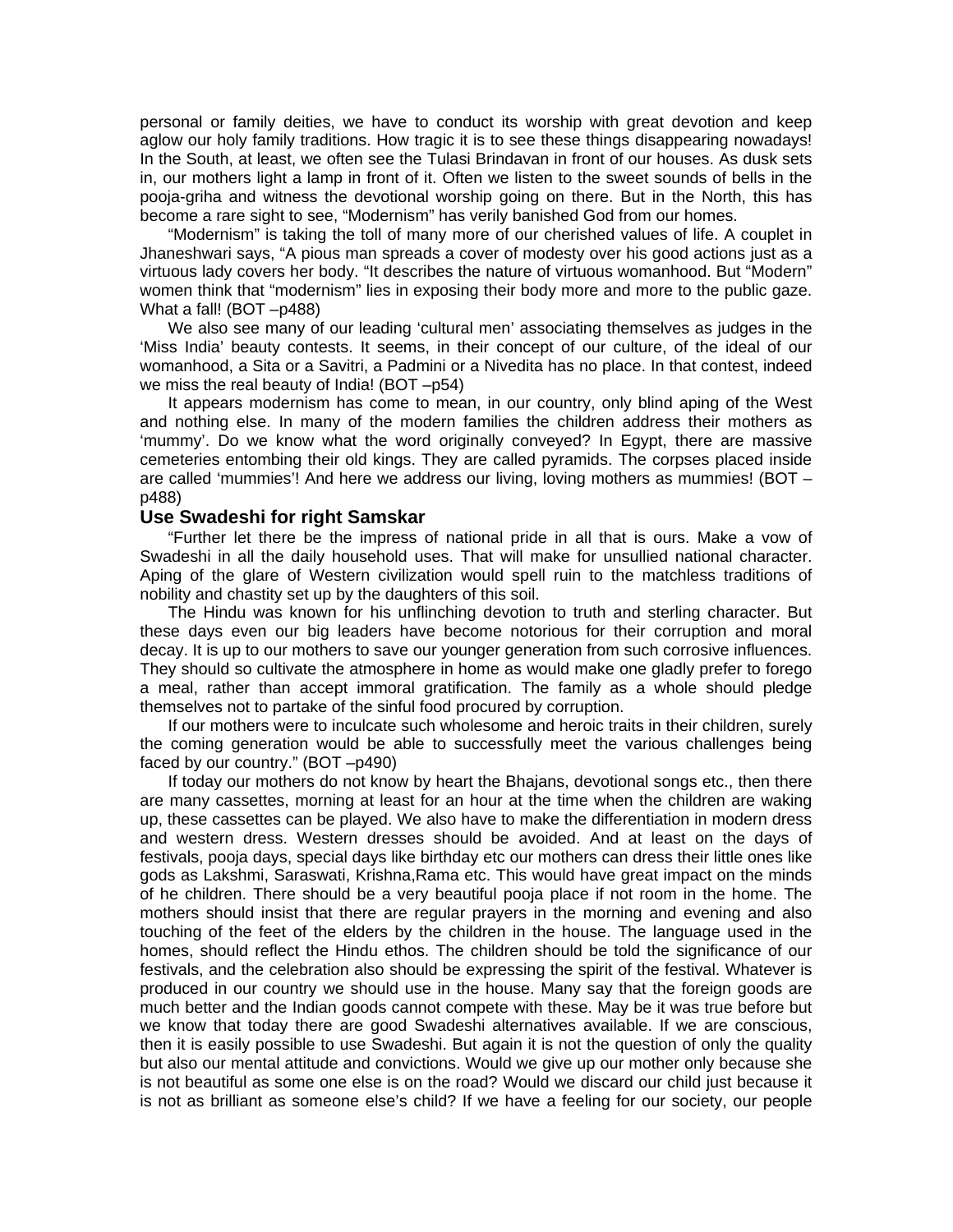then we should be loyal to the products produced by them. Swadeshi is not just the material produced in our country but also the attitude and values which belong to our land given to us by the Rishis of this land. These are very simple things, would not put any exertion on the parents and yet it would make very deep impressions on he young ones.

## **Let children be confident constituents of society**

Samskar of devotion are very important. The mothers also have to mould children to be the functioning parts of the society. The children should become society oriented; they should contribute to the strength of the society and also feel that strength of the society is with them. The organized society alone can face the challenges; protect the individuals, nurture the culture and also can contribute for the betterment of the humanity. Shri Guruji said, "Then, there is the question of our attitude towards the society. It is clear that the security and happiness of personal and family life depend very much upon the well being of the society. Indeed without social peace and security even the moral and spiritual advancement of individuals become beset with obstacles. It becomes difficult even for the spiritually great to survive of society disintegrates. As such, it is a duty of first importance for us to see that social life is made healthy.

In the past, we ignored these aspects of keeping our social life intact, free and selfrespecting. We forgot that we have to live as one integrated entity. Notwithstanding our tremendous manpower we succumbed to the feeling of being 'alone'. Once there was a mammoth meeting of 20 thousand people in Nagpur. All of the sudden someone raised the cry 'Oh, they have come!' Immediately the huge crowd began to disperse in the frantic hurry. People fled leaving behind their chappals. Someone asked a fleeing person what happened. He said, 'I do not know. All were scared and I too ran.' 'But why did you not stop and inquire what it was all about?' To that he replied: 'what could I do? I was all alone!'

That is the result of the absence of the feeling of oneness, of our being the children of one single society who have to share the joys and sorrows of each other. Our love and adoration for society must be expressed in a concrete shape. For instance, there are so many in our society who go without their daily food. Do we feel for them? Do we strive to do something for them? In the past there used to be Balivaishwadeva Yajna where the poor and the hungry used to be fed first, then the rest. Today, we can, and we should, at least keep apart a handful of grains every day to feed the hungry in society and then only take our food. That would be the real Balvaishwadeva sacrifice."(BOT –p490-491)

# **Mould children to stand for nation:**

The mothers have also to be 'mothers of heroes'. And that is possible only when they inculcate such samskars in their children. They have to mould their young ones not as crying babies or the soft dolls or the chicken-hearted grown up babies but the ones who are proud of their motherland and her culture and are ready to stand for her, work further and if required even to sacrifice for her. Shri Guruji explained this as, "As we are well aware, our nation is beset with ever so many perils. Attempts to undermine the integrity of our motherland and our society are on. Challenges to the time-honoured values of our spiritual heritage are mounting. Conflicts and confrontations are thick in the air. Under such conditions, what is the type of training that we have to impart to our children? Shall we teach them to seek safety in their homes and not to stir out? Should we harp upon things pertaining to their own happiness and future and ask them not to "dabble in other things?" What shall we teach?

There is a beautiful anecdote narrated in Mahabharata. There was a queen by name Vidula. She sent her son Sanjay to the war-field but the fellow became nervous and terrorstricken. He turned his back to the enemies and galloped to his capital. When Vidula saw her son in that crestfallen state she closed the entrance to the fort and severely chastised him. That conversation between the mother and the son has become famous as Vidula-Sanjay-Samvad, wherein Vidula instructs her son as to how a brave warrior should conduct himself on the battle-field. She then orders him to go back to war and return as a victorious hero. As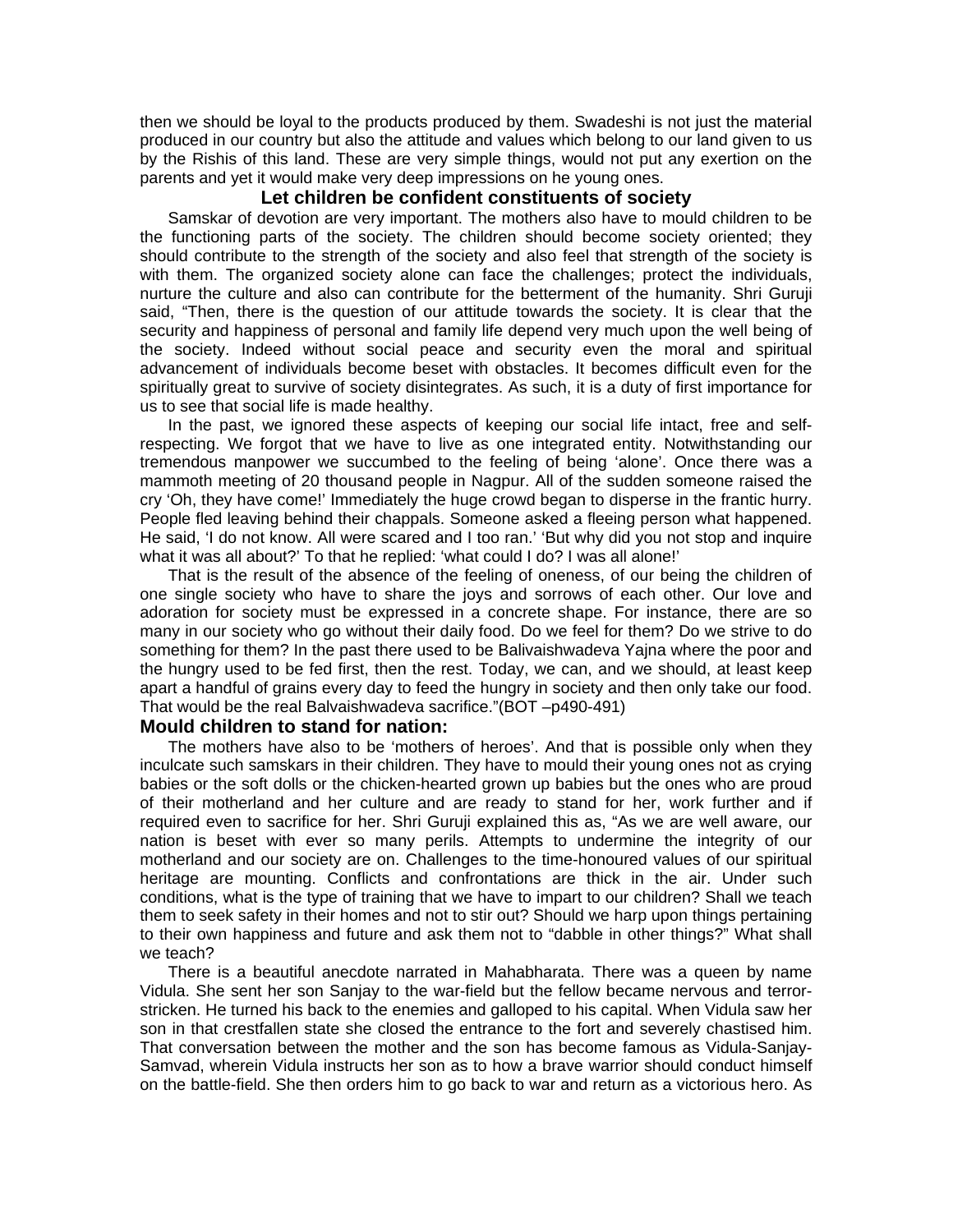the story goes, Sanjay sallied forth into the battle-field, displayed exemplary valour and came back to be received by his mother with honour.

The words of Kunti when the five Pandavas came to seek her blessings before proceeding to fight-battle are remarkable for their heroic tone. She says:

यदर्थ क्षत्रिया सूते तस्य कालोऽयमागतः ।

# नहि वैरं समासाद्य सीदंति पुरुषर्षभाः ।।

'The moment has arrived for which Kshatriya mothers give birth to sons. Lion-hearted men are not cowed down in the face of enemies.'

There is one more couplet in Mahabharata which says: May no woman give birth to one who would mutely suffer insults, who is devoid of vigour and manly prowess and one who would bring joy to the enemies." (BOT –p488-490)

# **ii) As Matrushakti of society**

*Of course, Shri Guruji did not limit the role of a woman only to her home but extended it to the service of the society and the nation through her rightly moulded progeny. The Indian*  **ethos has been to consider the whole world as a family – <b>ol 46 difficule#** A woman is *expected to shower her motherly affection not only on her own family within the four walls but*  also on the society around. Shri Guruji expected them to take care of the needy in the *society. He said, "There is a special burden upon our mothers of serving our needy sisters in society. True, a majority of our mothers will not be in a position to go to far-off places to carry on social work among the distressed and the destitute. However, this does not mean that they should sit back in their homes all the while. They could establish useful contacts among the womenfolk in their own neighbourhood and carry out programmes, which would inculcate our cherished ideas among them and their children. The spirit of mutual help and service would also have to be made popular through our day-to-day social intercourse. Our*  womenfolk should not be allowed to develop inferiority complex or a feeling of *helplessness.They should be taught that they are the living emblems of Parashakti.* 

There are quite a few of our educated mothers who have spare time and energy, which is often wasted in gossip of fashionable clubs. Here is one useful hint for them. There will be many small boys and girls in their neighbourhood who do not go to schools. They can make such children gather either in their own house or in some other convenient place and engage them in games, stories, songs, etc.

*We see scattered all around us a number of our sisters who are either engaged in physical labour or are totally helpless and handicapped. When we see such a sight our hearts should melt and well up with deep compassion and motherly affection. We have to chalk out suitable projects, which would give them some useful employment and enable them to earn a livelihood. It is our sacred duty to see that none of our sisters and mothers will be left on the streets uncared for.* 

Literacy campaign among women is one more important programme, which our *educated mothers alone can successfully tackle. But here also, inculcating noble samskars in them should be given the priority; teaching of alphabets should come second. In order to do this, instill in them a spirit of pure devotion to our motherland, faith in our Dharma and pride in our history. Show them the map of our sacred motherland, the holy streams and mountains, the Tirthas and temples stretching right from the Himalayas to the Kanyakumari. Introduce them to the rich variety of our national life in language, literature, art and social traditions. Thus make them become intimate with the true spirit of our national being." (BOT – p 491 –493)* 

#### **iii) Matrushakti to organize society**

*In the service of motherland Shri Guruji saw and revered all women as mothers. He viewed women as manifestation of Shakti and capable of solving their own problems. There was no male ego of meddling in their affairs or preaching them as if only he understood what is good for them. In the life of Swami Vivekananda also once when he was asked about the problems of the women, he said, "Women must be put in a position to solve their own problems in their own way. No one can or ought to do this for them. And our Indian women are as capable of doing it as any in the world."*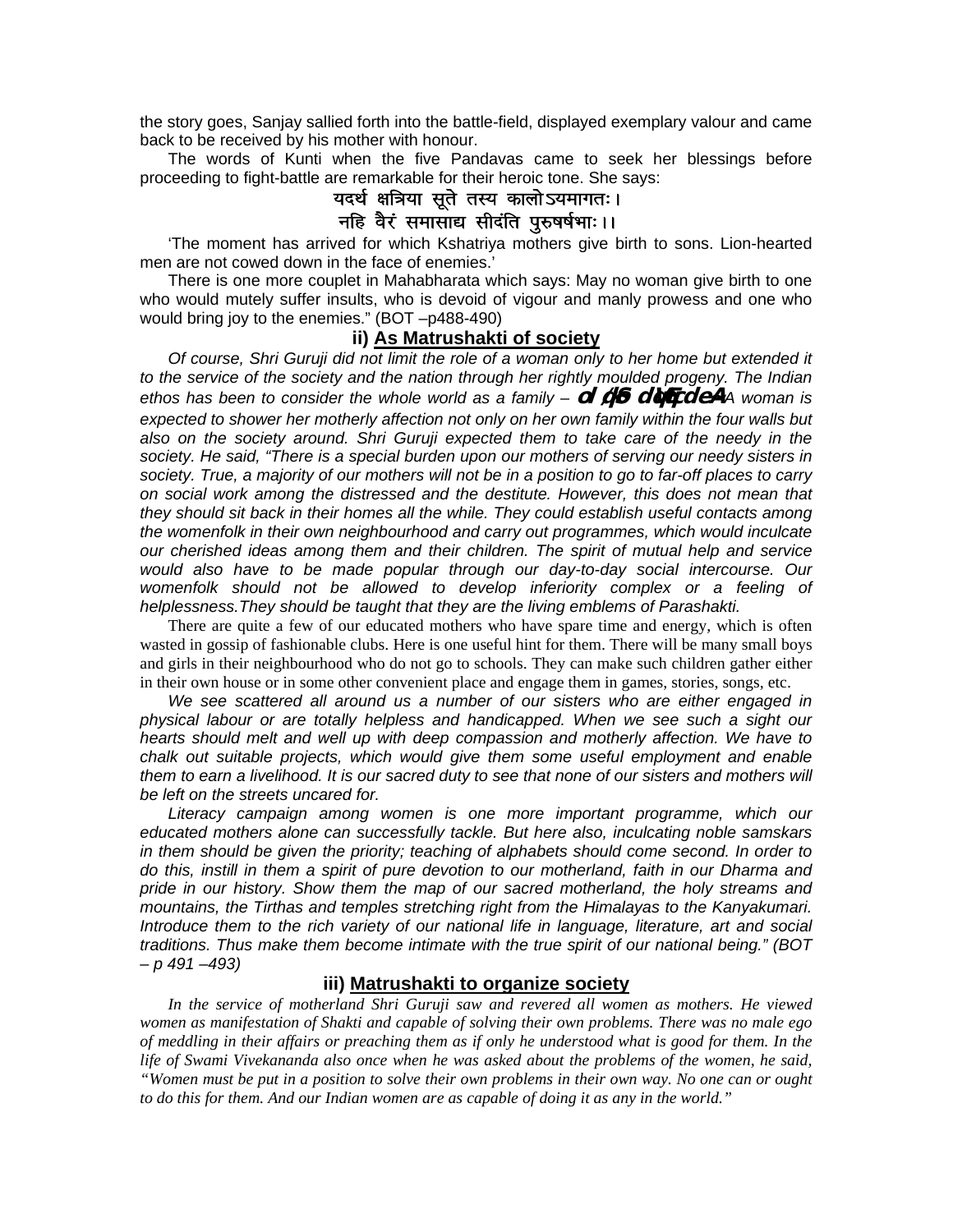As an instrument in nation-building Shri Guruji did not differentiate between men and women. He did not expect women to limit their role only to their family. He was also confident like Swami Vivekananda that not only women can solve their own problems but they can also contribute in solving the problems of the society. Only a person who has no feeling of discrimination in mind, no 'lingbheda' and has complete confidence about them could say it.

Thus, Shri Guruji envisaged the role of women in nation building as

- i. A mother who can mould the children as heroes, cultivate in them devotion to God and love for country, and an inclination to serve the society.
- ii. Mother in the house should not limit her role to her home only but in her individual capacity should care for the less fortunate women and the children in the vicinity.
- iii. Women can and should also work in an organized way. Organized work alone can increase the pace of work in the society. He did not interfere or offer advices. Even when asked for advices he only shared his views without any insistence that he should be listened to.

Some of his letters in that respect are worth mentioning. When one Rajlakshmidevi as an individual asked his advice he wrote on 18-11-50, *"As for the advice, which you wish me to give you, I need say a little. All of us have to strive to lead an ideal life as an individual and as a part of our people. As individual, spotless character is our most valuable ornament – I should rather say it is the one thing to imbibe and attain. As one of the people, the sprit of service, selfless service is essential. This is what great men have said and I have only repeated their words as it were.* (Page 159 – Patraroop Guruji – Hindi)

When Kala and Sheela from Hyderabad (Sindh) who had started work in an organized way, sought his guidance he wrote in his reply to them in a letter dated 22.11.43, *"I received a letter from Mr.Rajpal Puri informing me of the establishment of the branch of the "Rashtra Sewika Samiti" at Hyderabad. I got your letter giving me almost complete details regarding the same. It gave me great pleasure to note that you have not allowed the thought to melt into thin air but have taken pains to realize it in actual work. I do not know if the elderly*  ladies, who also attended our discourse, evince the same interest. It is really difficult to bring *people to the correct way of thought & deed. But my reliance is more on the young generation, which I am sure will understand, appreciate and take up the work with devotion and sincerity and accomplish the end. I congratulate you upon your success. But let us not*  be in a hurry about expanding the work and adding to the numbers. Let a small band of *devoted young workers, such as you are, be the first concern and when this is prepared and we are confident of holding together in the right spirit larger numbers let us expand – intensity & expanse going hand in hand. I am forwarding your letter to your head office at Wardha. You may write directly to the Chief Worker Mrs. Laxmi Bai Kelkar, Main Road, Wardha. Meanwhile accept my best wishes.* (Akshar Pratima I – p 18 translated from Hindi)

We can see from this letter the concern that Shri Guruji had as a nationalist for the work started by these two sisters who were trying to work in an organized way in a difficult region and in difficult times. At the same time he also wrote them that 'your headquarters is at Wardha'. One can very clearly see his foresight and confidence about women of India. Just to put in the perspective of time frame, Shri Guruji was writing this letter when the women of United States of America had no voting rights.

His letter to Smt. Lakshmibai Kelkar, the founder Sanchalika of Rashtra Sevika Samitian organization for women – also shows his deep respect to women who were nationbuilders. *"Received your letter and Rakhi sent on the Rakshabandhan day. For Sangh Swayamsevaks to get Rakhi from you is like getting the victorious blessings of the Matrushakti. For that I am very thankful and express my gratitude with my Namaskar to you." (Akshar Pratima I – p 56 translated from Hindi)* 

*In a reply dated 4.9.66 to Sindhutai Phatak an adhikari of Rashtra Sevika Samiti, he wrote, "Felt very nice to receive Rakhi from you on Rakshabandhan day. Shradheya Maushi also sent letter along with Rakhi from Wardha.*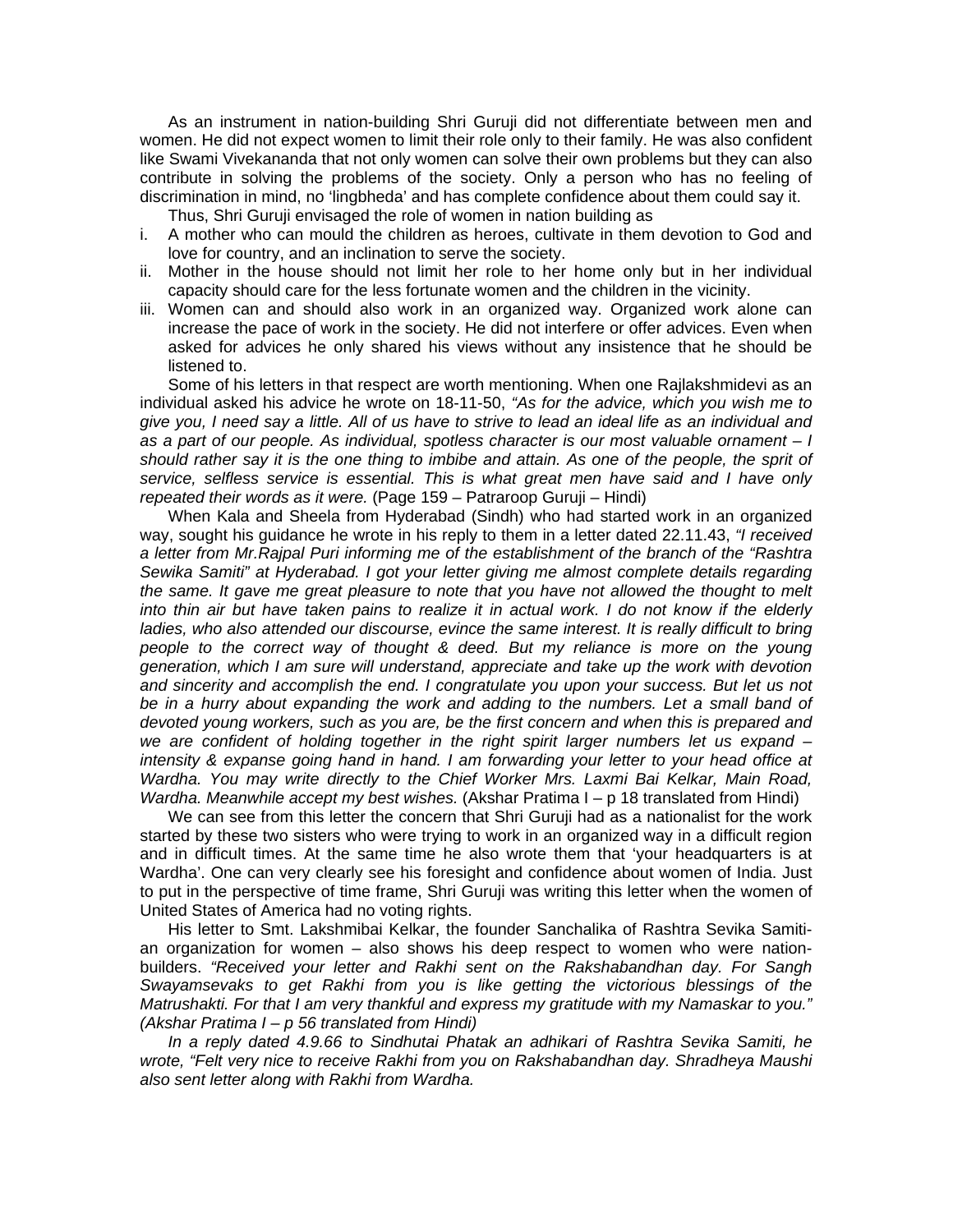*Work is difficult. The experiments are going on regarding its nature. It would be fruitful to*  follow that method which gives success. But it is true that now the work is in experimental *stage.* 

*Those who have taken modern education or are taking such education can understand the Nation, organization etc. But this education directs and motivates one's life away from one's Dharma and culture and generates curious ideas about entertainment and social work. Therefore it becomes difficult to plant the seeds of our work in their mind. Those who are away from modern education do not comprehend our work. Their all strength and intelligence are exhausted only in somehow taking care of the family. Taking all this into account the work would have to be evolved. Unless the men and children in the family understand the value of this work and give full-hearted support, no one can continue to work. Taking all this into consideration the way has to be found out.* 

*You can think about it. While working through trial and tribulations it is essential that you and your colleagues give a deep thought to this. I do not think I am of any use in it.* (Patrarup Guruji p184 translated from Marathi) In this letter Shri Guruji makes is clear that for organizing women a purposeful and fruitful method would have to be found out. He also understood the problems the women might be facing in working for the organization, as she has to take care of the family, secure full-hearted support of family members and then work in the society. Women cannot apply the western methods of solving the problems like coming out of the family. In India our worldview is organic. As we are organic parts of the society, we cannot break the family and come out for work. Thus the Indian women would have to find out their own methods for solving the problems of women as well as that of organizing them for nation building. This is the challenge of the time Shri Guruji was confident that women would take it up successfully and would evolve gradually the effective methods with Indian perspective. In the later years when Shri Eknathji Ranade ventured on a very difficult experiment in those days, to start Vivekananda Kendra – an organization where there would be a cadre consisting of men and women, Shri Guruji gave his blessings for that too.

When a Karyakarta whether man or woman became despondent while working in the society due to the lack of proper response, his encouragement to him was similar. There was no discrimination in advice to a Swayamsevak or to any woman-Karyakarta.

In one of his letters to Mukta Sardesai he wrote, *"All Karyakartas have to go through such experiences which you are getting after starting work in Pandharpur. The society is*  indifferent, skeptic and without initiative, therefore it is essential to exert to put life in it. It is *not useful to get depressed or irritated by seeing the condition of the society, or even at times, to disrespect or dislike it. Never entertain such emotions and thoughts even for a moment. The proper way is to keep working for it selflessly with boundless affection, respect*  and genuine love. By God's grace we would be successful. We should not care even if it *takes more time than expected. Such robust mental make up is expected of Karyakarta. This is an experience of all."* (Patrarup Guruji p177 translated from Marathi)

 $\blacklozenge$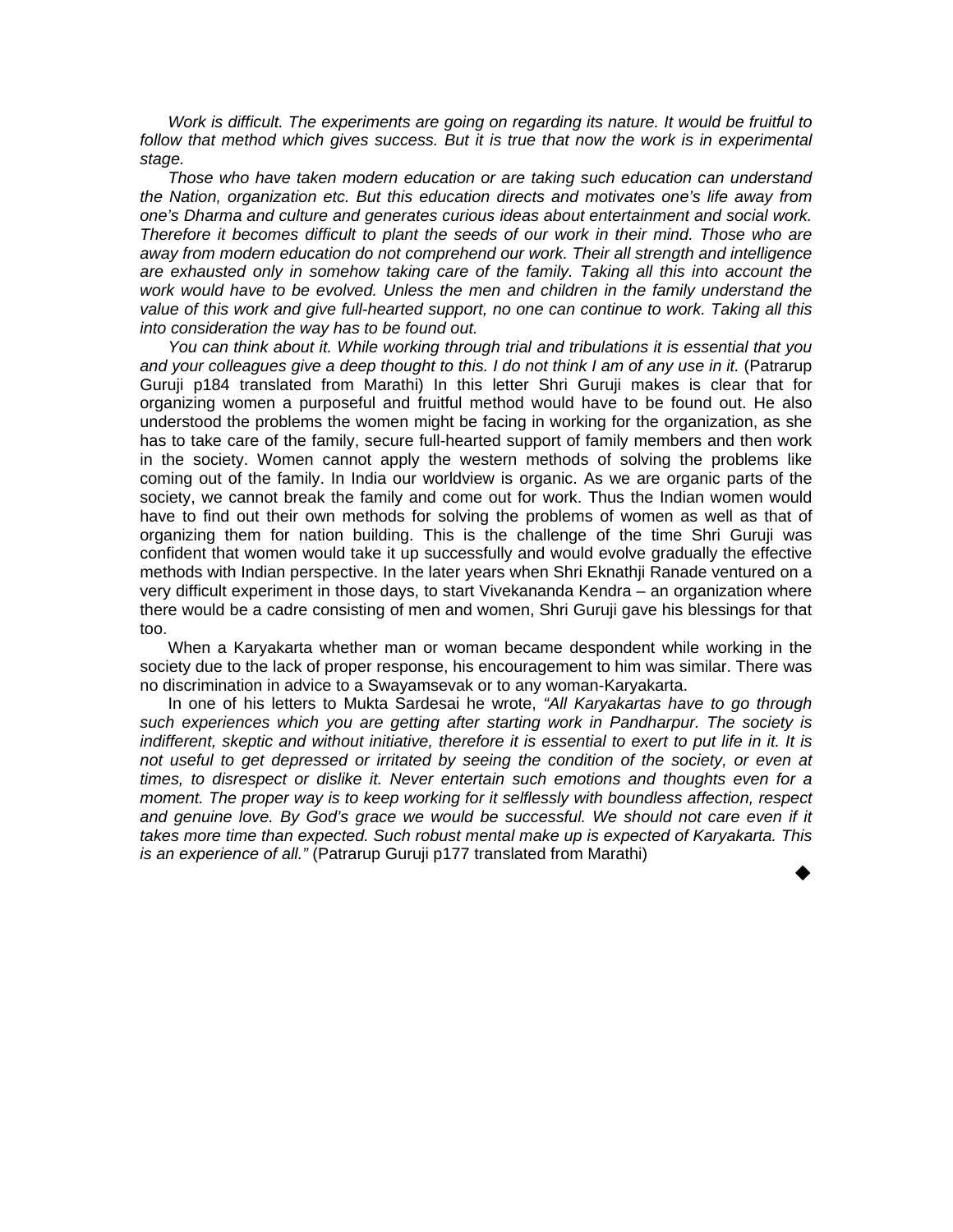# **Chapter****III 'Mother' in the life of Shri Guruji**

The life of Shri Guruji so to say moved in three dimensions of Motherhood; the **mother** who gave birth, the motherland that nurtured his mind and soul and the **Mother of the Universe** the very source of our being. In the initial stages the pull of all three mothers is seen in his life. At one stage in search of the Mother of the Universe, he even ignored his own mother and the call of the motherland. On 4 Oct 1969, at Pune, while speaking at a function of release of a book "Matrupoojan", he gives a very graphic description of how he had gone away to Sargachi Ashram without even informing his mother. But as his contemplation deepened, insight perfected, then by the grace of the two great personalities: Swami Akhandananda, President of Ramakrishna Mission and Dr.Hedgewar the founder of Rashtrya Swayamsevak Sangh he could see the harmonious blending of all the three mothers in Motherland. The pull of both the mothers; the mother who gave birth and the Mother of the universe got balanced in the service of the Motherland. He secured the blessings of the other two manifestations of Mother in the service of the Motherland.

He secured the support of his mother in this task. He was the only surviving son of his mother among the nine children. We can imagine how much she must have been attached to him and having expectations from him! Only after he had come back from Sargachi he realized what a shock it had been for his mother that her only surviving son had disappeared. Later he always saw to it that he would not go anywhere without her permission. But he also saw to it that his mother became his great supporter in the service of the motherland and so gave him permission whenever and wherever he had to go.

Once Shri Guruji had to go on his planned tour. But when he went home he found that his mother was sick. The doctor accompanying Shri Guruji told that it was an attack of paralysis. At such time, he, leaving his ailing mother had to go on tour. The incident is worth knowing in his own words, which he narrated in the same function mentioned above. "I asked mother, 'shall I go? She said 'no'. So I told 'Alright'. And I thought, to cancel the planned programmes, telegrams would have to be sent to all the places. But, then I thought, I should take decision after some time. Around 11 – 11.30, I again asked mother. And she said 'Go'. It is to be pondered over how she must have felt at that time. Would she have thought, that, her only son need not be with her even in such serious illness? No, it is not like that. The point is that she did not want in any way a break in the work that I had undertaken. So she gave me permission. She also told "The life and death of a person is not dependent on anyone staying or not staying near that person." Listening to this no one should think that she was a great yogini etc. Yes, surely she was a devotee. And because of that she had great courage in the heart. I shared these reminiscences not because I am great Matrubhakta. But, yes, my mother was a real mother. She did not allow even her sickness to become an obstacle in my duty." (Shri Guruji Samagra Darshan (H)Vol 5 p 101)

The commitment of Shri Guruji to Motherland was so great and motivating that his own mother became his great supporter. She not only got reconciled to the fact that her son had dedicated himself to the service of the motherland and so was not going to marry; she even supported his cause of service to motherland. Shri Guruji narrated one more incident in that very lecture. "Once a mother of a Swayamsevak went to my mother with a complaint that her second son was refusing to get married. My mother listened to all her woes calmly and then pacifying her she told, "Your second son is not getting married, but the first one is already married. See, my only son is not getting married and yet I am not unhappy. Why should you get upset?" I thought, "Good! One more Pracharak for service of the motherland!' Like this my mother helped me in the Sangha-Karya.… My mother was a real Mother. She had all those characteristics what we call as duties of mother or qualities of motherhood. But I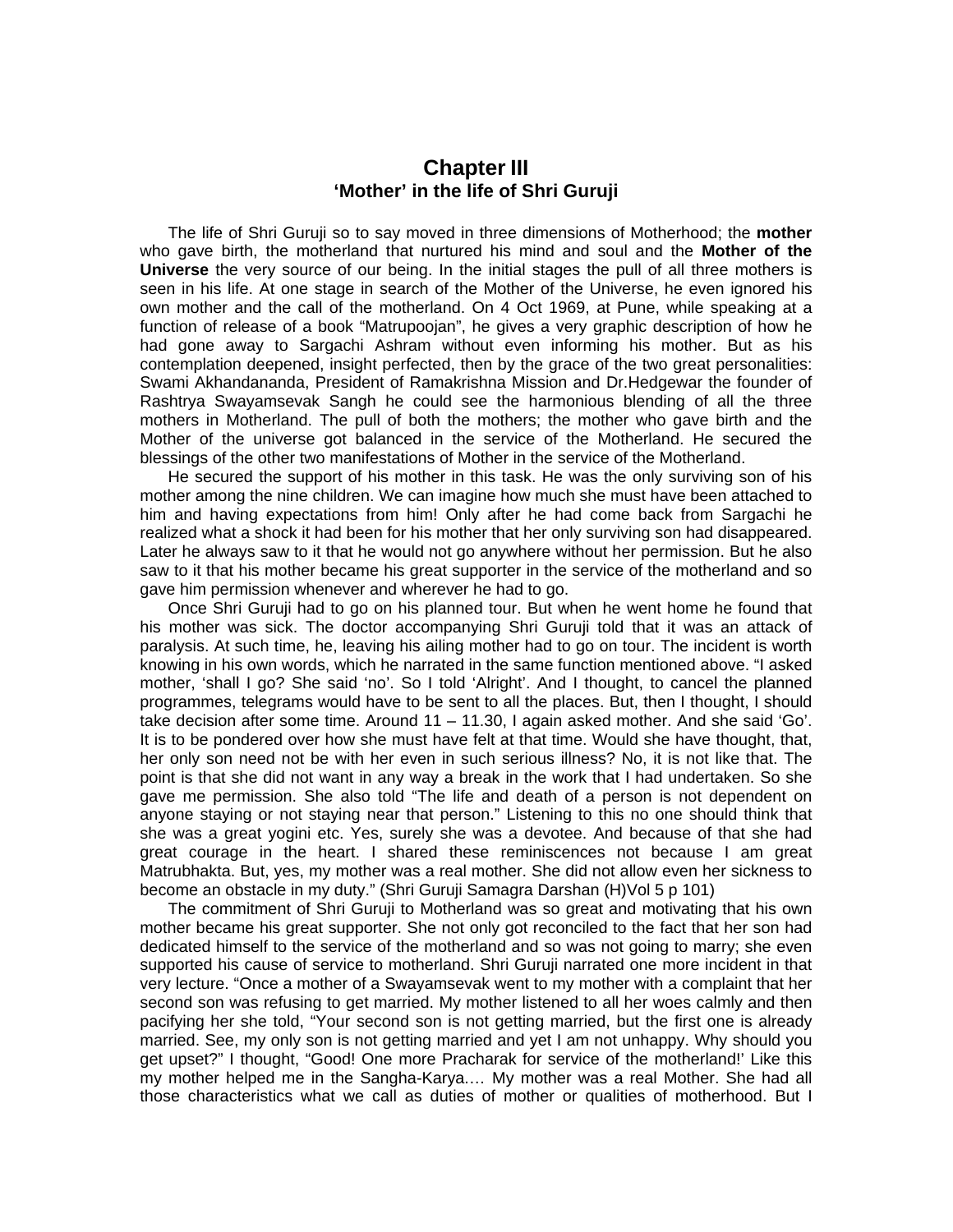cannot be called a devoted son of my mother. I am not worthy of it. But yes, if as a son of such great mother if you have called me, then it is befitting." (Shri Guruji Samagra Darshan (H)Vol 5 p 102)

Each one has to face the loss of one's mother. While narrating about the demise of his mother Shri Guruji further told, "The Janmadatri mother nurtures the child's body before birth by her own blood, after the birth she nurtures it with here own milk and later for the whole of her life by her love. But as per the rule of nature, one time or other a person has to suffer the pain of loss of one's mother. I too had to face that situation. Then as per my nature I informed through letters about this to some persons for whom I have a very deep sense of respect and whom I remembered in such moments also. One among such persons was revered Srimat Shankaracharya of Kanchi Kamkoti Peetham. He replied to me by the return post. He had written a letter of condolence in the form of two Shlokas. The meaning of the two Shlokas was, "Your mother is no more in the human form of flesh and blood, but that Bharatmata who is the mother of innumerable sons like you, the one who is mother not only today but since thousands of years of innumerable sons and would also continue to be mother of such sons even in future is ever present as the nurturing sacred mother full of chaitanya. You who are dedicated to the service of such motherland can never have separation from her. Do not grieve. There is no reason for grief." (Shri Guruji Samagra Darshan (H)Vol 5 p 102-103)

While writing a letter of condolence to Shri Sadashivarao Barve minister of Maharashtra when he lost his mother, Shri Guruji wrote, "…There is no pain like loss of mother. Where is the time for one to grieve who has taken the vow of service to nation and worship of motherland? A mother who gave birth is lost but she is still there showering her abundant affection and accepting contentedly our little bit of service, she is ever ready to bless us always in the form of our dear motherland. This awareness would enable us to calm down our grieving heart and urge us to be engaged in performing our duty. By your good fortune you are the recipient of the strengthening affection of Motherland so my inadequate words are too superfluous to console you." (Patraroop Shri Guruji (M) p139)

He explained how this attitude of seeing and perceiving Mother in all that which nurtures, denotes a more and more evolved state of living beings. He said, "Now, how did this concept of 'mother' blossom from out of 'stones and clay'? We know that as living species evolve and progress, they begin to invoke the sentiments of mother in those things animate or inanimate, which feed and nourish them. Take a frog or a snake for example. They have no idea of mother at all. They are also not aware as to what happens to their offsprings. Neither the offspring nor the mother looks upon each other in that relationship. Gradually, as life evolves, we come to mammals where the mother feeds her young ones in their childhood. Birds take care of their eggs and the small ones until they become strong enough to fly about. When the usefulness of the mother is no more felt, the offsprings forget their mother and thereafter they are entire strangers to one another. Man is supposed to be at the top in the scale of evolution. If he is cultured, his love and adoration for his mother continues even after she ceases to be physically useful to him. In fact, he will serve and revere her all the more, if she becomes very old, blind and bodily out of use.

As human life evolves, the concept of mother also takes a wider and more sublime form. When man looks around with his discerning intellect, he sees so many other things to which he owes a debt of gratitude. He begins to look upon them also as mother. He sees the rivers, which give him food and water. He calls them mother. Once he outgrows the use of his mother's milk, he sees the cow, which feeds him with her milk throughout his life. He calls her mother-cow. And then he reaches the state of understanding that it the mother soil which nourishes him, protects him and takes him in her bosom after he breathes his last. He becomes conscious that she is his great mother. Thus to look upon one's land of birth as mother is a sign of a high state of human evolution. The Vedas declare:

> माता भूमिः पुत्रोऽहम् पृथिव्याः **'The Earth is my mother, I am her child.'**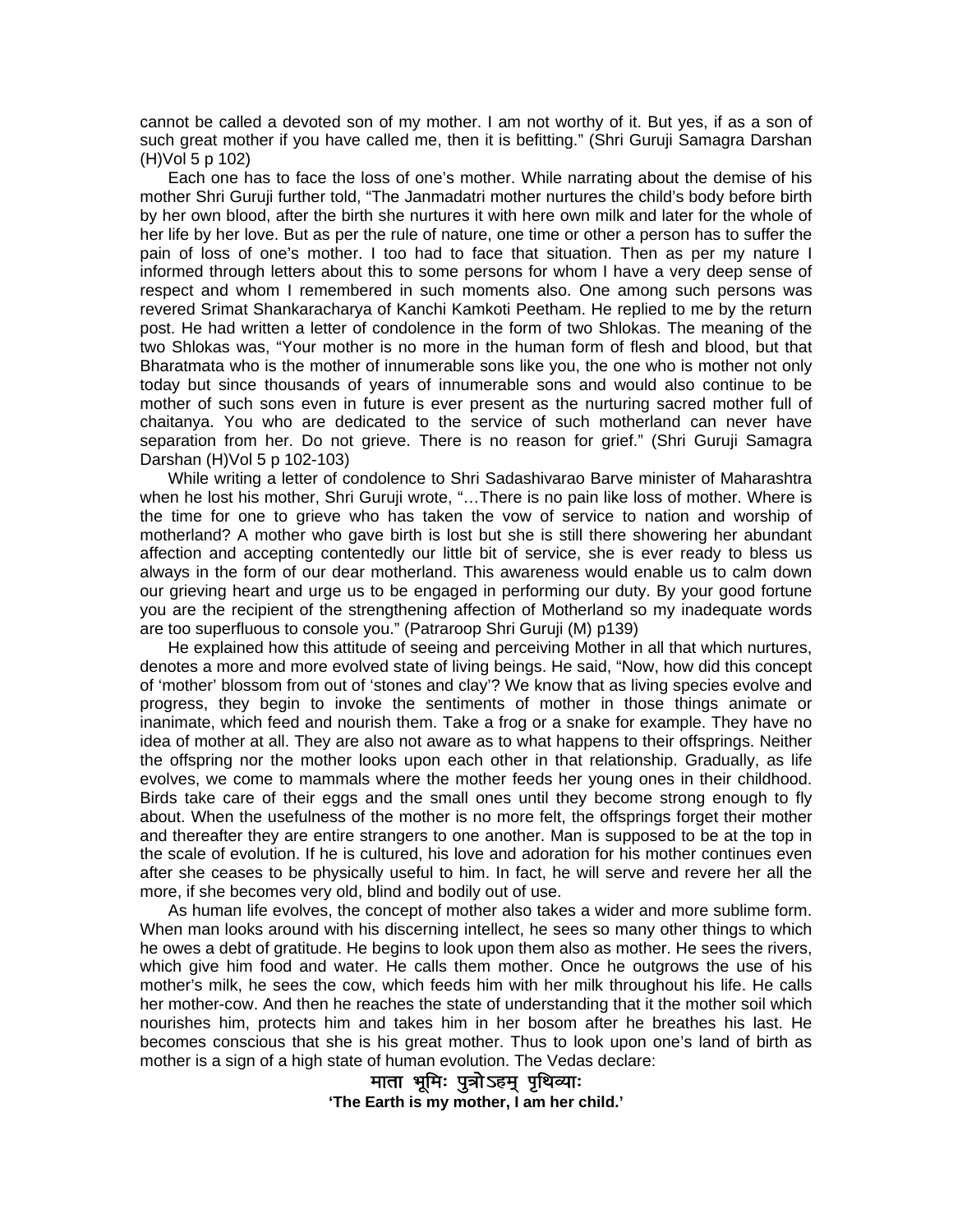#### **Dynamic Devotion to Motherland**

Therefore it is up to us to keep aglow that highly evolved concept of divine motherhood towards our land. Now, how are we to express our devotion to her? There are two ways. The one is the formal method of worshipping with flowers, lights, chanting of hymns etc. Our people have been doing this even today in a spirit of religious devotion. They go round the country on pilgrimage, follow the religious injunctions, recite hymns, worship and offer flowers and take bath in the various holy rivers. They do all this with the sole purpose of acquiring personal religious merit. This is in a way the passive aspect of devotion.

The dynamic aspect of devotion is to manifest in practical life a spirit of readiness to sacrifice our all for the protection of the freedom and honour of every speck of this motherland. It is this active manifestation that counts in this hard matter-of-fact world. A heart fired with such devotion can never tolerate the slightest affront to the object of its devotion, i.e., the motherland. It takes on a committed form and rests not till the aggressive elements responsible for the insult no more remain in a position to commit the sacrilege a second time. A divine discontent to undo all the past insults and humiliations burns in such a heart.

Without this dynamic, conquering spirit, even devotion to a divine cause will be of little avail. In this hard world, which is an arena for trial of strength with brute force, mere goodness or noble virtues, i.e., the passive aspect of sattva, will not hold the field even for a single moment. That is why we find that in spite of all the piety, goodness and devotion to God all through the past thousand years, we were trampled under the feet by foreign aggressors who, though total strangers to goodness and virtue, had a passion for heroic action and organized effort, i.e., full of rajas. Our history also bears witness to the fact that whenever our people became charged with the conquering spirit – charged with the dynamic aspect of sattva – then all those demonic empires of the enemy were reduced to shambles.

That is also the lesson of our puranas which depict the stories of the struggle between devas (gods) and rakshasas (demons).We often see devas, in spite of their divinity, being beaten down by the organized and aggressive rakshasas. And it was only when devas roused themselves to heroic action that they could triumph over the rakshasas. It is activity, dynamism and heroism that rule the world. Indeed, "veerabhogya vasundhara" (This Earth is for the valiant) sums up the philosophy of a successful life in this world."(BOT –p120-122)

Thus for him the devotion to Jagatjanani was worship of motherland. The worship of motherland was not to be with just flowers but with heroic deeds coupled with sterling character. His whole life thus became a great offering to develop an organization of men of sterling character who undertook heroic efforts to rebuild the nation in various fields.

#### **See Mother in all**

When he was moulding Rashtriya Swayamsevak Sangh – a cadre based organization of men, who dedicated their life for nation, it would have been natural if woman had been viewed as an obstacle, as temptress. No one would have blamed him if he had advised the Pracharak not to look at women or to consider them as evils. But when one realizes 'Mother' he sees only Her in all. So to the young Pracharak he advised to do the Sadhana of seeing Mother everywhere. He wrote, "Everyone cannot be Swami Vivekananda or Chatrapati Shivaji Maharaj. Many drawbacks are there in any ordinary person. If we strive to pray regularly to Parameshwar in a form dear to us then our life gets purified gradually. Even if we do not see the desired result immediately, even then we should keep praying everyday regularly in the morning and before going to bed. Whenever it is felt that the unwanted thoughts are tainting the mind, remember God and pray for removal of those thoughts.

Moreover, our Sangh-Karya itself is a pure Sadhana. To keep brotherly attitude about all is natural in this Sangh-Karya. When brotherly feeling is widened then it is experienced that the mothers and sisters in the homes of all become our mothers and sisters too. This is the easiest way. But with commitment, and feeling from the heart the mind should be engaged in the Sangh-Karya." (Patrarup Guruji p 83 translated from Marathi)

Though, in principle, it is true that Mother is manifest in all women, still at behavioral level he always took care that the limits were not crossed. In one of his letters he wrote to a lady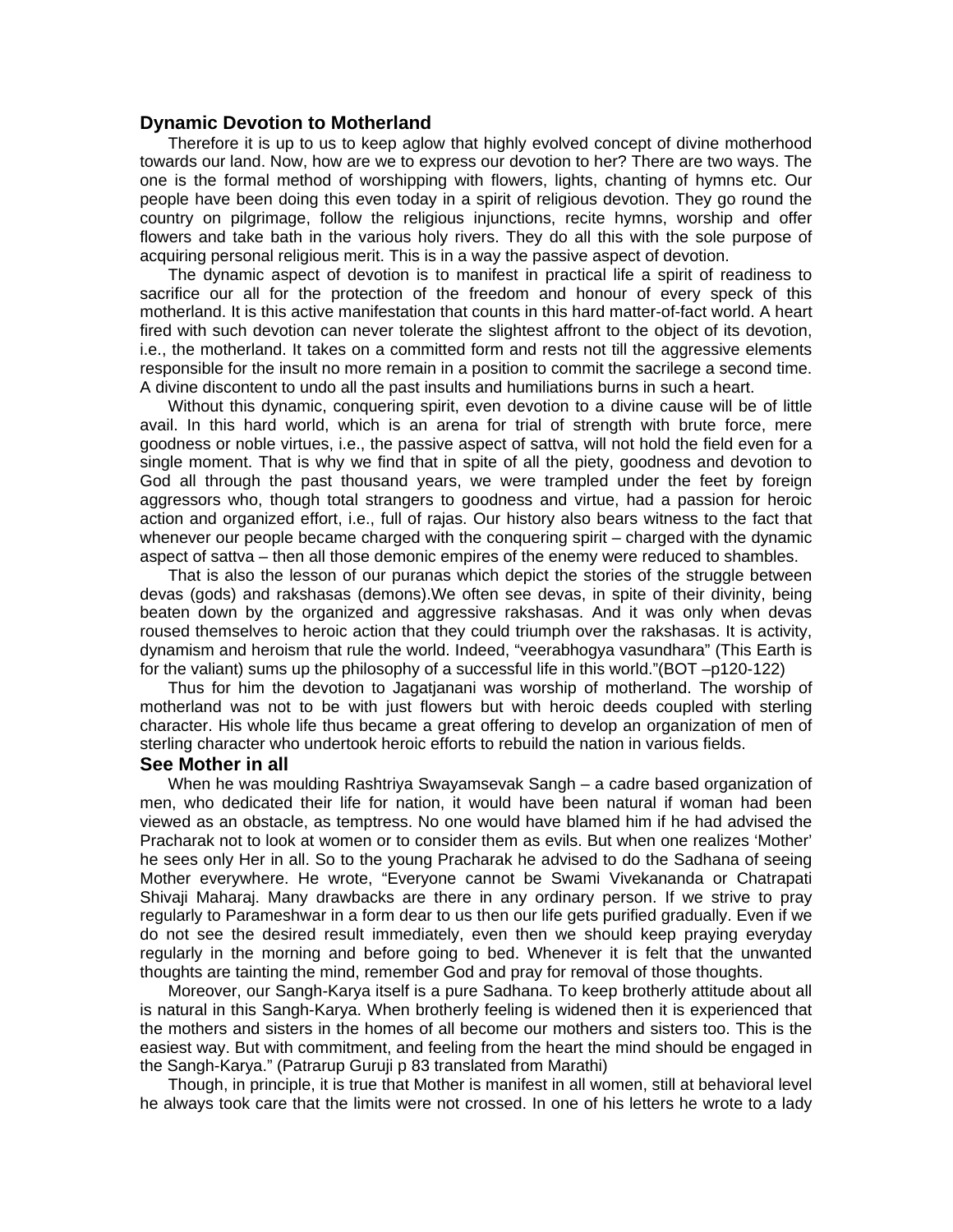working in the field of child education, "Read your letter. Tried to think over it. I do not understand why you think that I am angry. Any work can sustain only when it stands on its own strength. It we plan things on the expectations that some others will come to our help the effort will come to naught. With this thought and after observing that, the Swayamsevaks had crossed the legitimate limits in helping you, I had said that you should carry on your work, without the assistance of the Swayamsevak. And I had also said that instructions would be given that no Swayansevak should participate in your activities. It will be advisable to understand the motive behind it." (Patra Roop Guruji p.188)

Shri Guruji was a source of inspiration to all men and women engaged in the service of motherland. Many householder Swayamsevak also gave their time for Sangh-Karya. Naturally, family members of some Swayamsevaks did not like it, as they did not understand the importance of it. Shri Guruji must have had to face the wrath of many mothers and wives of Such Swayamsevaks. When a wife of one swayamsevak wrote a letter giving an ultimatum, this is how Shri Guruji replied, "Mataji, received your letter of blessings. After discussing with your husband you have informed me about his thoughts. But no mediator is required between him and me. He can directly write a letter to me or meet me to tell unhesitatingly what is in his mind. There is no such power with Sangh that it can force someone to work against his mind.

You have written that husband and wife are complimentary to each other. It is totally true. May be you have not thought over this fact deeply. Otherwise with respect to your husband you would not be upset and given the ultimatum in your letter that either you would be there or the Sangh Karya.

Therefore, you please tell your husband that out of the two alternatives you have kept before him, he can choose either and inform me accordingly. In my view, it is wrong to say that these two are the exclusive alternatives. We desire to make these two things complimentary in life. But this desire remains unfulfilled in certain cases due to the typical nature of some persons. The person caught in this dilemma has to think from all sides and take the decision.

#### **Ahuti of all in the Rashtra Yagna**

We see very few a references to women in his writings. It is not because he considered them inferior or less important or insignificant but because the life mission of Shri Guruji was to organize Hindu Society. For that he was building a cadre-based organization of men. Naturally his lectures, his letters were all for this purpose. His was really 'one life-one mission'. His whole life was dedicated for the service of the motherland; there were neither diversions nor pretensions of high spiritual claims in his life.

For example in a letter-dated 23.11.49 to Vatsala Modak he wrote, "What is Mukti and what are its characteristics etc I do not know anything apart from some available written words. I am an ordinary person in the practical life and in that I experience that man moulds his character by staying in Sangh-Karya and to a large extent he rises above narrows mindedness. That is adequate for me. …It is true that Sangh is working only for the Hindus. The Sangh's work is only to awaken the sense of their culture in their hearts, and make their life higher, nobler and stronger. At least today it is not on the agenda of Sangh to work for the whole humanity."(Patrarup Guruji p163 translated from Marathi)

Tirelessly he kept working, touring, writing and building an organization. There was no rest or respite. Once he wrote to one Indu at Madras on 19.2.51," …As long as this great motherland of ours, this dear Bharatmata-does not come up with all her glory and as long as all the people in the world do not adore her till then not even a mention of rest." (Patrarup Guruji p166 Translated from Marathi)

His concern was only motherland and her regeneration. But one more subtle reason is also there for not finding many references to the problems of women in his writings. He never differentiated between men and women. Generally only a gender-conscious person would specifically talk of the gender problems. As once said by Swami Vivekananda, "Do you remember how Yajnavalkya was questioned at the Court of King Janaka? His principal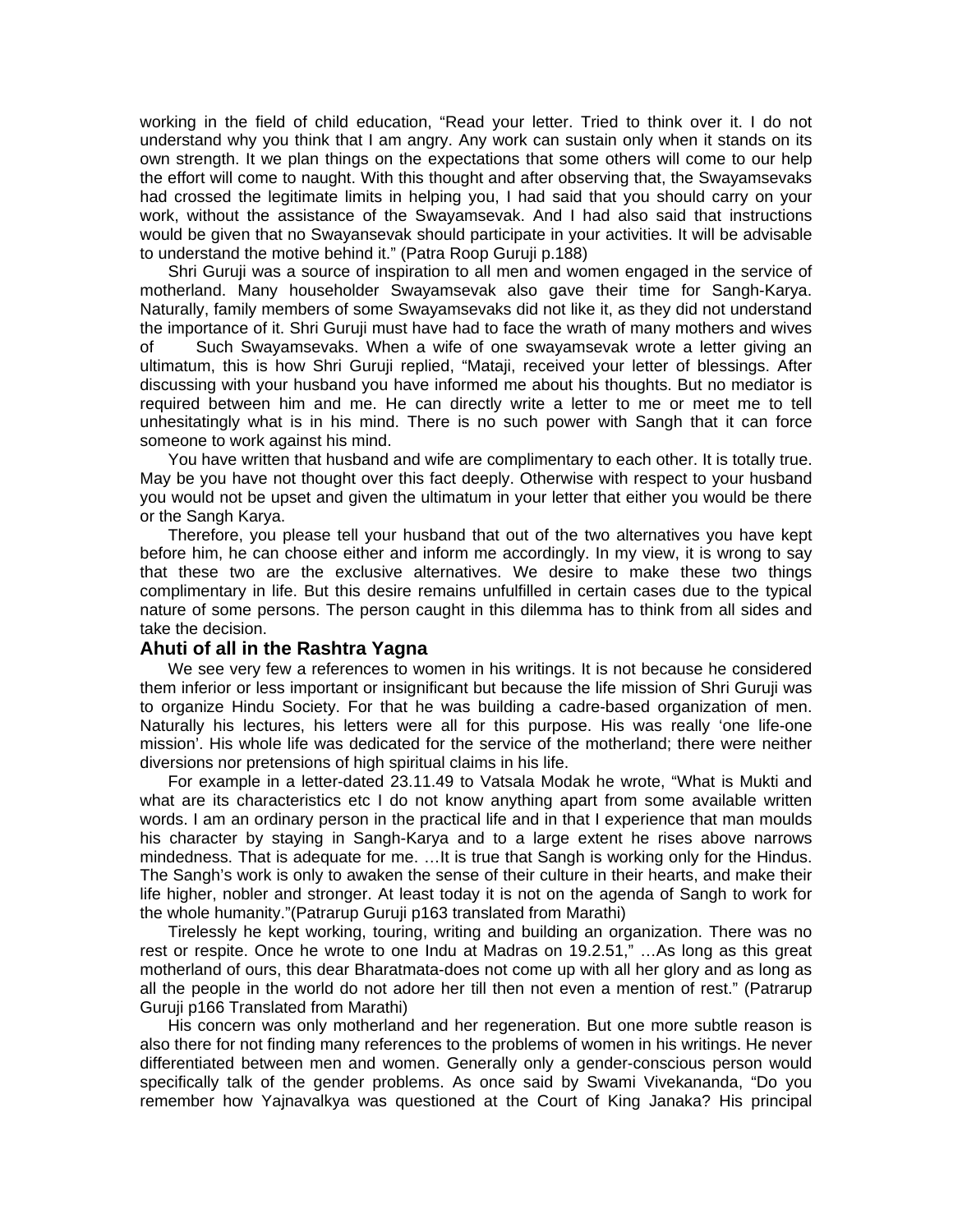examiner was Vachaknavi, the Brahmavadine. 'Like two shining arrows in the hand of the skilled archer,' she says, 'are my questions.' Her sex is not even commented upon!"

Shri Guruji never viewed women as problem nor did he compartmentalize the problems of the society into the problems of the women, men etc. According to him the problem was only due to the degradation of the character of the man and the lack of organization of the Hindus. When we read him, we do not feel anywhere that for women he had a lesser place in his mind or that he considered them of less importance in the task of nation building.

Shri Aurbindo has said, "Not only is nature directing the sentient and the insentient towards perfection, she is also inducing them to self-fulfillment through self-dedication. A thing that has become perfect does not go to waste; nor does it rest isolated. It presents itself in its completeness to be made use of by other entities that are wending their way towards fulfillment. Things and beings are all inter-related, inter-dependent and inter-acting. The flowers and the fruits may be cited as examples of this august cosmic plan. …The perfection seeker, when he entertains an individualistic outlook, becomes small. Parts perish, while the whole persists. The glory of the parts lies in its giving itself over to the whole for selffulfillment. The leaves fulfill themselves by contributing to the growth of the tree. Good citizens are they that have dedicated themselves for the good and the continuity of the community." Whether men or women, Shri Guruji wanted them to offer themselves in the service of Bharatmata as he himself – the only son of his parents- had done.

Shri Guruji said, "I am sure if our mothers make a resolve to uplift the society, then there is no power, either in this world or the other, which can defeat them. The ideal of Savitri, before whom even the Lord of Death accepted defeat, is before them. May they all invoke within themselves such single-minded devotion to the ideal, such purity of character and such peerless heroism!

Once we do this, I am sure, the long night will pass and a new dawn will spread its golden hue over the horizon of not only Bharat but over the entire world with the renewed effulgence of our Dharma." (BOT – p493)

Swami Vivekananda too observed "Why, to the women of this country, I would say exactly what I say to the men. Believe in India and in our Indian faith. Be strong and hopeful and unashamed, and remember that with something to take, Hindus have immeasurably more to give than any other people in the world." (Rousing Call to Hindu Nation p 100)

In the tradition of all the great Rishis of this land, the life and message of Shri Guruji – a great Tapasvi – is also a beckoning call for all of us to dedicate our time, our life for the service of our great motherland.

 $\blacklozenge \blacklozenge$